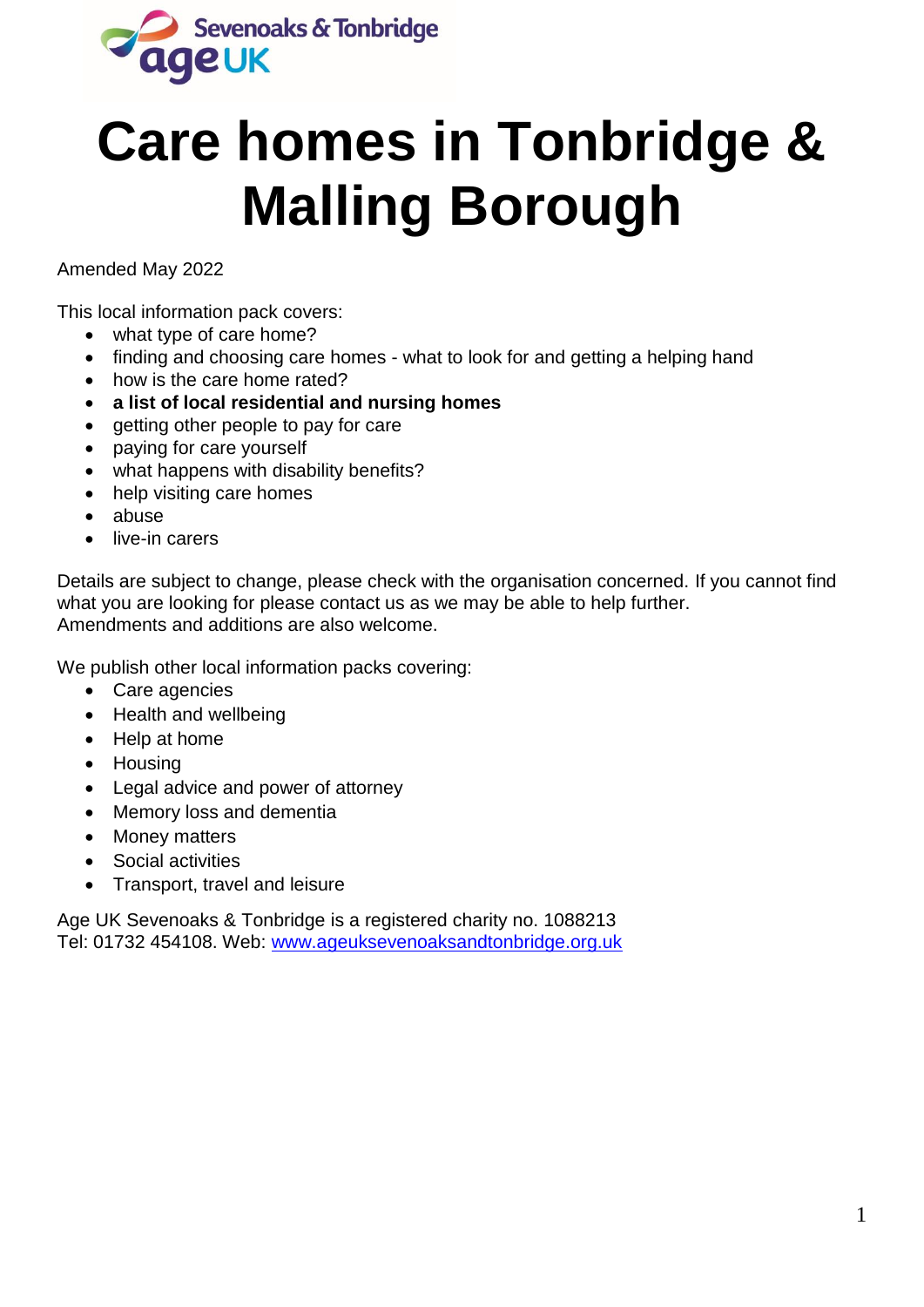# **Contents**

| Finding and choosing care homes - what to look for  4               |  |
|---------------------------------------------------------------------|--|
| Getting a helping hand finding and choosing a care home5            |  |
|                                                                     |  |
| Residential homes in Tonbridge and Malling area (residential care   |  |
|                                                                     |  |
|                                                                     |  |
|                                                                     |  |
|                                                                     |  |
|                                                                     |  |
|                                                                     |  |
| Nursing homes in Tonbridge & Malling area (residential & nursing    |  |
|                                                                     |  |
|                                                                     |  |
|                                                                     |  |
|                                                                     |  |
|                                                                     |  |
|                                                                     |  |
| Who pays if you are only staying temporarily in a care home?  10    |  |
|                                                                     |  |
|                                                                     |  |
|                                                                     |  |
|                                                                     |  |
| How does the local authority calculate your income and savings?  11 |  |
|                                                                     |  |
|                                                                     |  |
| What happens if you can't or don't want to sell your home?  12      |  |
|                                                                     |  |
|                                                                     |  |
|                                                                     |  |
|                                                                     |  |
|                                                                     |  |
|                                                                     |  |
|                                                                     |  |
|                                                                     |  |
|                                                                     |  |
|                                                                     |  |
|                                                                     |  |
|                                                                     |  |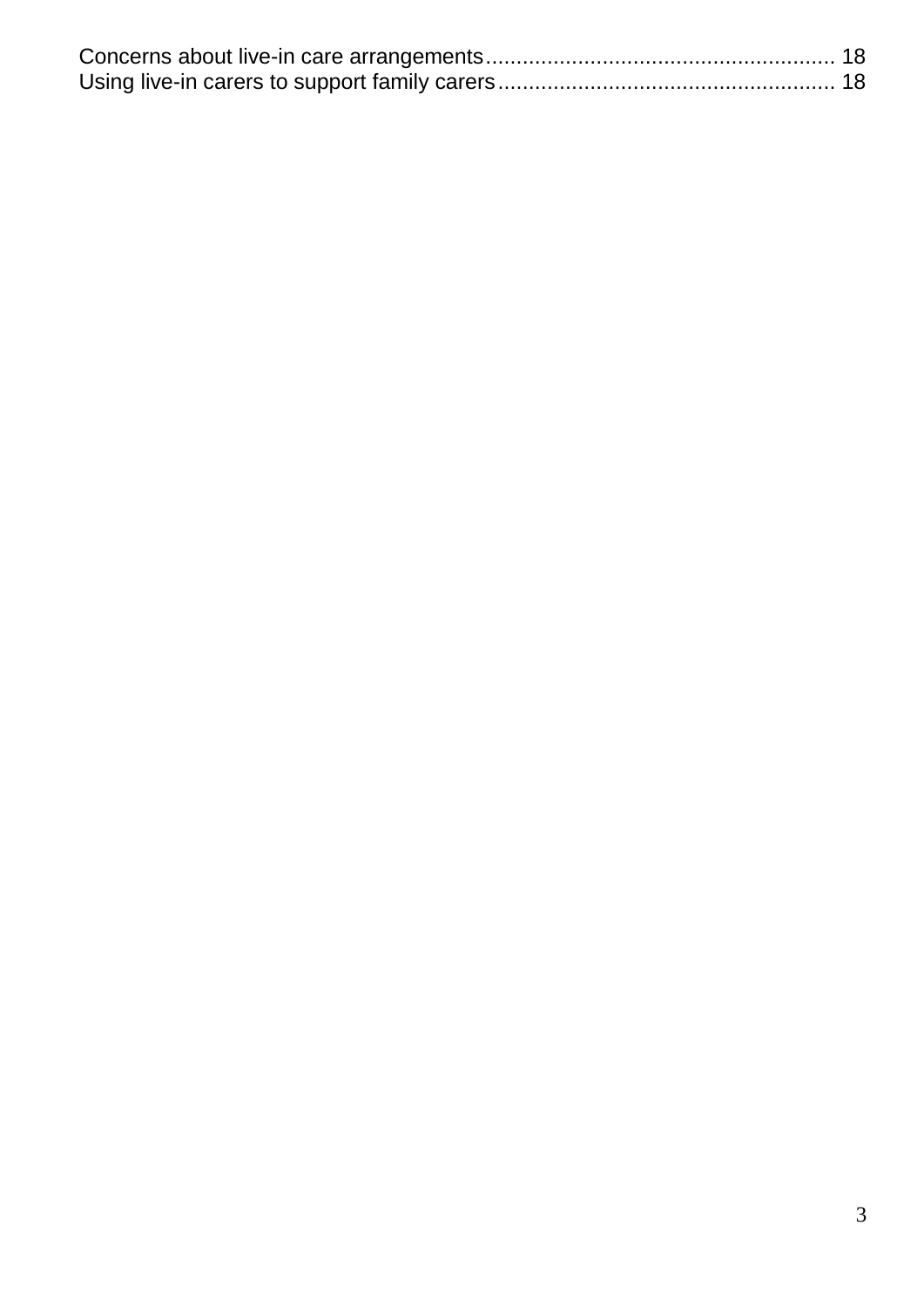### **Information and advice**

#### **Age UK Sevenoaks & Tonbridge**

Free information and advice, help filling in forms and counselling. 5 Bradford St, Tonbridge TN9 1DU. Tel: 01732 366100 Email: [tonbridge.office@ageuksevenoaksandtonbridge.org.uk](mailto:tonbridge.office@ageuksevenoaksandtonbridge.org.uk) Web: [www.ageuksevenoaksandtonbridge.org.uk](http://www.ageuksevenoaksandtonbridge.org.uk/)We can help you at our office or we may be able to visit you, help you over the phone or arrange for DWP to visit you.

### **Citizens' Advice**

Help filling in forms and representing your views. Also help with unfair care home contracts and making complaints. Free phone advice Monday-Friday 9am-5pm. Some office appointments may be possible in Tonbridge, Aylesford, Larkfield and Snodland. Tel: 0808 278 7810.

#### **Independent Age**

6 Avonmore Rd, London W14 8RL Tel: 0800 319 6789, 020 7605 4200 Email: [advice@independentage.org](mailto:advice@independentage.org) Web: [www.independentage.org](http://www.independentage.org/) Free telephone and email service offering advice on care.

#### **INVOLVE**

Advocacy and help representing your views. Tel: 03000 810005

#### **RARA (Residents' and Relatives' Association)**

1 The Ivories, 6-18 Northampton St, London N1 2HY Helpline: 020 7359 8136 Email: info@relres.org Web: www.relres.org

Information and support for families and friends having to help their loved ones move into a care home. They can also advise if you have concerns about care in a care home

#### **The Advocacy People (formerly SEAP)**

Advocacy and help representing your views. PO Box 375, Hastings TN34 9HU Tel: 0330 440 9000 Email: [info@theadvocacypeople.co.uk](mailto:info@theadvocacypeople.co.uk) Web: [www.theadvocacypeople.co.uk](http://www.theadvocacypeople.co.uk/) May be able to do home visits.

# <span id="page-3-0"></span>**What type of care home?**

There are two types of care home – residential homes and nursing homes. All homes provide residential care but nursing homes also provide additional help to people who need a high level of physical care. If a person goes into a residential home but their needs increase then they may have to move at a later date into a nursing home. Therefore if you are looking for residential care only then you may wish to look at both residential and nursing homes as both will provide residential care. Some residential and nursing homes can look after people with dementia but not all. You can check whether they are registered with the Care Quality Commission to look after people with dementia by looking at their website at:

[www.cqc.org.uk](http://www.cqc.org.uk/)

# <span id="page-3-1"></span>**Finding and choosing care homes – what to look for**

Age UK produce publications on finding care homes. You can get these from Age UK on 0800 169 6565 or by visiting www.ageuk.org.uk/home-and-care/care-homes/finding-a-care-home/ Our website also includes a short video on how to find a good care home

You can also get a free advice guide to Choosing a Care Home from Independent Age on 0800 319 6789 [www.independentage.org](http://www.independentage.org/)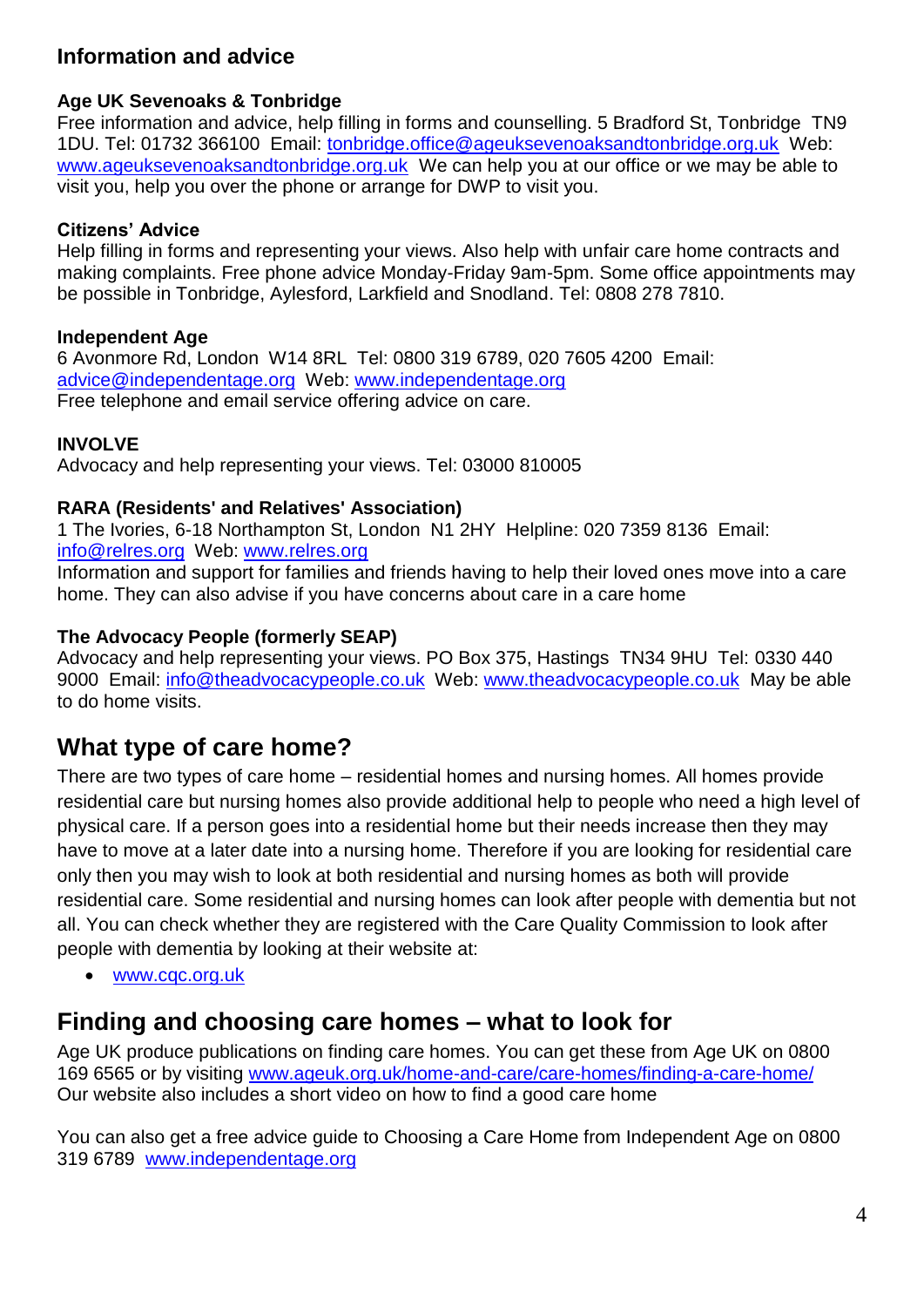Things to think about first

- Think about your future needs. For example, a large care home may offer more activities now but a smaller care home may offer a more homely environment later. You might just need residential care now but you might need nursing care as well later. If you have mild dementia it might become more severe.
- Make sure the location is convenient for your family if they are more likely to visit regularly than occasional visits from friends.
- Are you looking just for a residential home or are you looking for one that offers nursing care as well? If you need dementia support, make sure the care home can offer it.
- Plan ahead if possible as care home availability can vary.
- If you are self-funding, make sure you will be able to stay at the care home you choose by getting some advice on care home fees.

There are many websites where you can search for local care homes. Here are some examples:

- www.carehome.co.uk
- [www.carechoices.co.uk](http://www.carechoices.co.uk/)
- www.housingcare.org

All of these websites will also show the latest report on the quality of care provided by the Care Quality Commission which is the government regulator: www.cqc.org.uk

If possible, make a list of about 20-30 homes that might be suitable. Ring them to discuss availability, fees and any other requirements. Make a shortlist of about half a dozen and visit them. Arrange to meet the manager and have a list of questions that you want to ask about the accommodation, food, activities, outside areas and fees. If you are going to be the resident, a good way to meet other residents is to arrange to have lunch there when you visit or at least to visit at lunchtime when you can see how the residents and staff interact. Make notes on each one so that you can remember. Ask if it's OK to take photos of the home (but not residents). Check the reality matches the brochure, read the contract and consider speaking to your solicitor or care home fees advisor before signing anything.

If you are not sure if a care home is the best option or if you should consider other options such as sheltered housing then you could contact the Elderly Accommodation Counsel. This is a charity which advises older people and their families on housing options. You can phone them on 0800 377 7070 and leave a message requesting a callback from an advisor Email: info@firststopcareadvice.org.uk Web: www.housingcare.org

If you wish to live with like-minded individuals, some organisations run specialist care homes. For example, the Royal British Legion run care homes for veterans, reservists and their families. Tel: 0808 802 8080 Web: www.rbl.org.uk

Please note that there are often waiting lists for care homes

# <span id="page-4-0"></span>**Getting a helping hand finding and choosing a care home**

Nothing beats visiting care homes to choose one; Age UK and many other organisations offer free information on finding care homes as well as checklists of things to look out for when visiting and trying to make a decision.

If you are going to be local authority funded, Social Services will help you to find a care home. However doing your own research as well may give you more choice.

Chosen with Care is a company based in Tunbridge Wells offering a Care Home Advice Line for anyone regardless of whether you are self-funding or local authority funded. You can ring them Monday to Saturday and their advisor will give you free advice on what to do to find the best care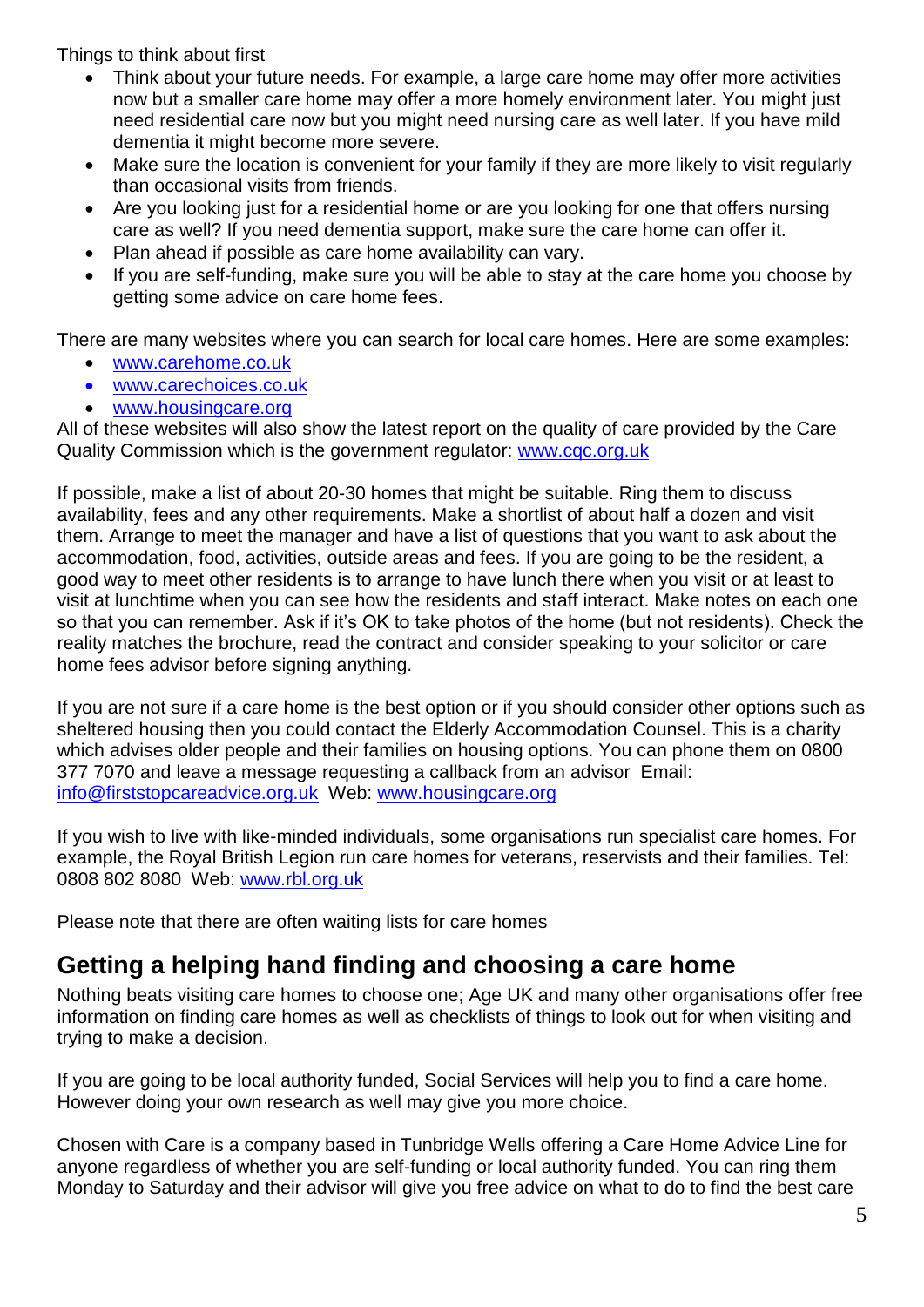home. They will check your needs and post or email a Care Summary to you alongwith an Action Plan giving you a step-by-step guide on how to find a care home. You can ring them on 01892 300530 and ask for Debbie or Martha. Alternatively you can email them at [info@chosenwithcare.co.uk](mailto:info@chosenwithcare.co.uk)

If you are unable to research care homes yourself then Chosen with Care can offer you further help if you are self-funding. They charge £65 per hour and will send you a Care Home Report listing approximately six homes that match your needs including location, type of care (residential or nursing), price and availability. They are not paid a referral fee by the homes. This service is particularly helpful if you don't have anybody else to help you. If you are unable to visit homes and need support then Chosen with Care can escort you and advise you on the homes.

Those who do have family who are able or willing to do the organising may prefer to do it themselves.

Other private consultants offering a similar service are:

- My Care My Home. Tel: 0800 731 8470 Web: [www.mycaremyhome.co.uk](http://www.mycaremyhome.co.uk/)
- Salvere Direct, Levland House, Lancashire Business Park, Centurion Way, Levland PR26 6TY Tel: 01772 535683. Email: [contactus@salvere.co.uk](mailto:contactus@salvere.co.uk) Web: [www.salveredirect.com](http://www.salveredirect.com/)

# <span id="page-5-0"></span>**How is the care home rated?**

Most care homes are privately-run. Rockdale residential home and Gloucester House nursing home are run by charities. The Care Quality Commission is responsible for the registration and inspection of all care homes. If you want to read the inspection report on any care home, you can find their latest report on the Care Quality Commission website: [www.cqc.org.uk](http://www.cqc.org.uk/)

The ratings are Outstanding, Good, Requires Improvement, Inadequate and Suspended. Please note that the ratings in this list are correct at the time of writing but you can check if the ratings have changed by looking at the latest report on the Care Quality Commission website

# <span id="page-5-1"></span>**Residential homes in Tonbridge and Malling area (residential care only)**

# <span id="page-5-2"></span>**East Peckham**

### **Hale Place Care Solutions**

77-79 Old Rd, East Peckham TN12 5EN

Tel: 01622 871081, 872177 Email: [enquiry@haleplace.co.uk](mailto:enquiry@haleplace.co.uk) Web: [www.haleplace.co.uk](http://www.haleplace.co.uk/) Specialist dementia care. 6 single rooms, 2 shared rooms. 6 rooms are ensuite. Private funding referrals only. Fully-inclusive fees £1250 per week. Day care and respite care available. Manager Danielle Cave. Run by Hale Place Care Homes Ltd. Last inspected March 2021. Rated as **Outstanding** 

# <span id="page-5-3"></span>**Five Oak Green**

### **Capel Grange Residential Home**

Maidstone Rd, Five Oak Green TN12 6SQ Tel: 01892 834225 Email: [capelgrange@safequarter.com](mailto:capelgrange@safequarter.com) Web: [www.safequarter.com](http://www.safequarter.com/)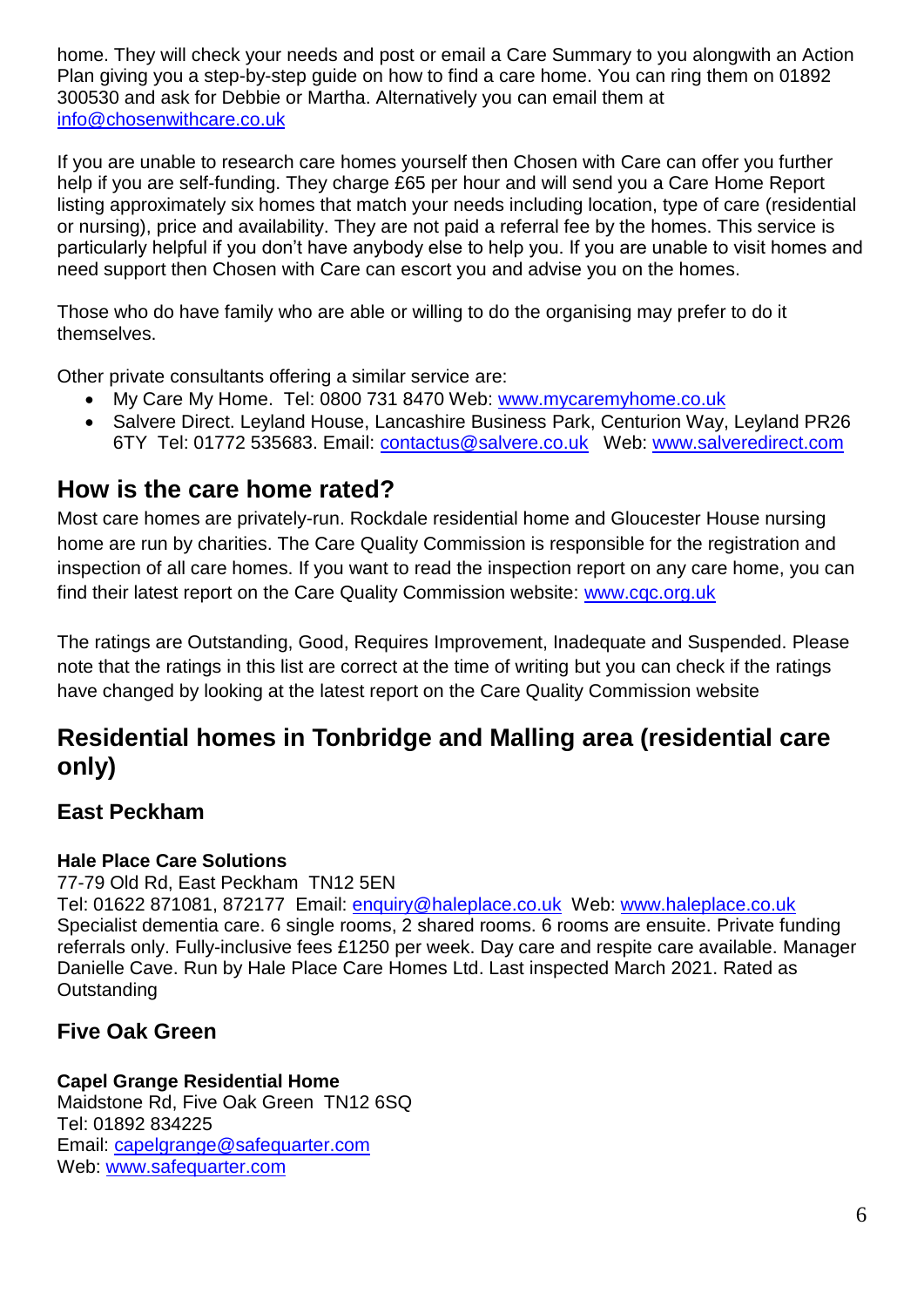Anyone over 65 including people with dementia or bipolar/manic depression. 28 single rooms, 5 shared rooms. 31 rooms are ensuite. Fees from £995-1200 per week. Palliative care, day care (£100 per day), respite care and convalescent care available. Separate wing for people with dementia. Manager Stacey Penfold. Run by Safequarter South Ltd. Last inspected March 2021. Rated as Good

# <span id="page-6-0"></span>**Snodland**

#### **Birling House**

89 High St, Snodland ME6 5AN Tel: 01634 244689 Email: [birling.house@mortimersociety.org.uk](mailto:birling.house@mortimersociety.org.uk) Web: www.mortimersociety.org.uk

Contact Sue Matthews. Adult residential care for people with Huntington's Disease, Parkinson's Disease, Multiple Sclerosis or other neurological conditions and physical disabilities or learning difficulties. Individual rooms, some of which are ensuite. Fees on application. Also run a home in Rochester. Run by Mortimer Society (not-for-profit charity). Last inspected July 2017. Rated as Good

#### **Pilgrims View**

Roberts Rd, Snodland ME6 5HL Tel: 01634 241906 Email: [enquiry@avantecare.org.uk](mailto:enquiry@avantecare.org.uk) Web: [www.avantepartnership.org.uk](http://www.avantepartnership.org.uk/) www.avantecare.org.uk

Anyone over 40 including people with dementia. Separate dementia care unit. 44 single rooms. All rooms are ensuite. Respite care available. Manager John Ogbe. Run by Avante Care & Support Ltd (not-for-profit). Last inspected November 2017. Rated as Good

# <span id="page-6-1"></span>**Tonbridge**

### **Chestnut Lodge Care Home**

18-20 London Rd, Tonbridge TN10 3DA

Tel: 01732 362440 Fax: 01732 363679

Email: [kelly.butler@tonbridgecare.com](mailto:kelly.butler@tonbridgecare.com) Web: [www.chestnutlodgecare.co.uk](http://www.chestnutlodgecare.co.uk/)

Anyone over 65 including people with dementia. 60 single rooms. 50 rooms are ensuite. Palliative care, day care, respite care and physiotherapy available. Manager Sarah Simmons. Run by Tonbridge Care Ltd. Last inspected January 2020. Rated as Good.

### **Shipbourne Rd**

288 Shipbourne Rd, Tonbridge TN10 3EX

Tel: 01732 774460, 020 8308 2900 Web: www.avenuesgroup.org.uk

Anyone from 50 to 90 including people with dementia, hearing impairment, learning disabilities. physical disabilities or visual impairment. 6 single rooms. All rooms are ensuite. Physiotherapy available. Manager Ewa Koziol. Run by Avenues Trust Support Services (not-for-profit). Last inspected March 2019. Rated as Good

# <span id="page-6-2"></span>**West Malling**

### **Lavenders**

41 Lavenders Rd, West Malling ME19 6HP Tel: 01732 844744 Email: [marcus@lavenders.info](mailto:marcus@lavenders.info) Web: [www.lavenders.info](http://www.lavenders.info/)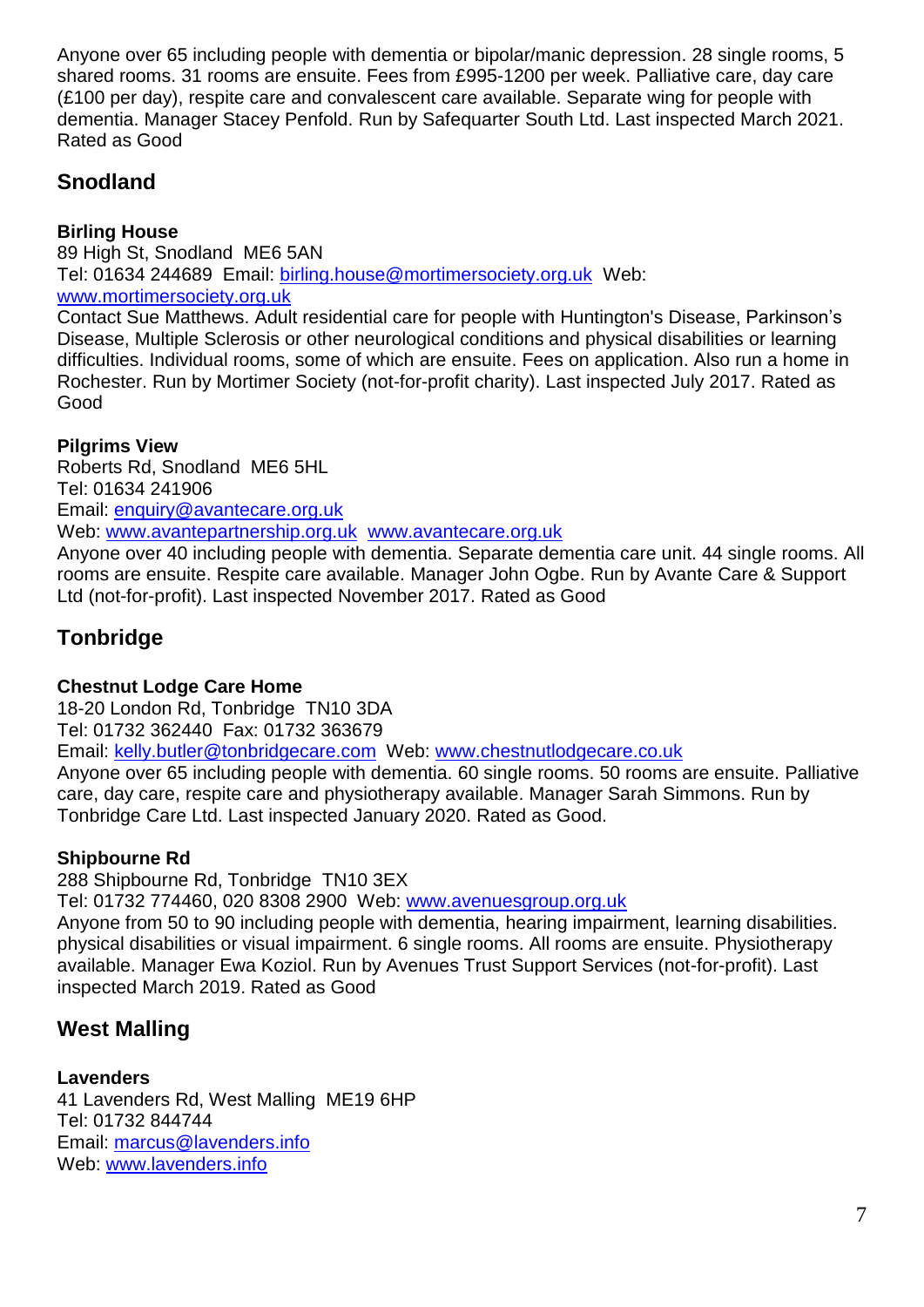Anyone over 65. 53 single rooms. All rooms are ensuite. Fees from £780-1050 per week. Respite care, convalescent care and physiotherapy available. Manager Marcus Webb. Owned by Mr & Mrs Webb. Last inspected January 2021. Rated as Good

# <span id="page-7-0"></span>**Wrotham Heath**

### **Harpwood Care Home**

Seven Mile Lane, Wrotham Heath TN15 7RY Tel: 01732 882282 Email: [info@harpwood.co.uk](mailto:info@harpwood.co.uk) Web: [www.harpwood.co.uk](http://www.harpwood.co.uk/)

Anyone over 65 including people with dementia or physical disabilities. 40 single rooms, 5 shared rooms. 26 rooms are ensuite. Fees from £335-600 per week. Day care, respite care and physiotherapy available. Separate wings for dementia and physical frailty. Manager Nicola Delves. Run by Graham Care Group. Last inspected July 2019. Rated as Good.

# <span id="page-7-1"></span>**Nursing homes in Tonbridge & Malling area (residential & nursing care)**

# <span id="page-7-2"></span>**Aylesford**

### **Appleton Lodge Nursing Home**

Royal British Legion Village, Aylesford ME20 7NF

Tel: 01622 791056 Email: [info@appletonlodgecarehome.co.uk](mailto:info@appletonlodgecarehome.co.uk) [jane.holden@rbli.co.uk](mailto:jane.holden@rbli.co.uk) Web: [www.appletonlodgecarehome.co.uk](http://www.appletonlodgecarehome.co.uk/)

Anyone over 65 including people with cancer, colitis/Crohn's disease, epilepsy, head/brain injuries, hearing impairment, Huntington's disease, multiple sclerosis, muscular dystrophy, neuropathy, orthopaedic conditions, Parkinson's, speech impairment, stroke or visual impairment. 15 single rooms. All rooms are ensuite. Fees from £1400-1550 per week. Palliative care available. Manager Christine Smith. Run by Royal British Legion Industries Ltd (not-for-profit). Awaiting inspection.

### **Gavin Astor House Nursing Home**

Royal British Legion Village, Aylesford ME20 7NF Tel: 01622 791056 Email: [gavinastorhouse@rbli.co.uk](mailto:gavinastorhouse@rbli.co.uk) [jane.holden@rbli.co.uk](mailto:jane.holden@rbli.co.uk) Web: [www.gavinastorhouse.co.uk](http://www.gavinastorhouse.co.uk/)

Anyone over 65 including people with cancer, colitis/Crohn's disease, dementia, elderly frail, epilepsy, head/brain injuries, hearing impairment, multiple sclerosis, neuropathy, orthopaedic conditions, Parkinson's, speech impairment, stroke or visual impairment. Dementia unit downstairs. 50 single rooms. All rooms are ensuite. Fees from £1350-1500 per week. Palliative care available. Manager Christine Smith. Run by Royal British Legion Industries Ltd (not-forprofit). Last inspected March 2018. Rated as Good

# <span id="page-7-3"></span>**Borough Green**

### **Westbank Care Home**

64 Sevenoaks Rd, Borough Green TN15 8AP Tel: 01732 780066 Email: [westbank@newcenturycare.co.uk](mailto:westbank@newcenturycare.co.uk) Web: [www.newcenturycare.co.uk](http://www.newcenturycare.co.uk/) Anyone over 50 including people with dementia and physical disabilities. 40 single rooms. 3 rooms are ensuite. Palliative care, respite care, convalescent care, day care and trial visits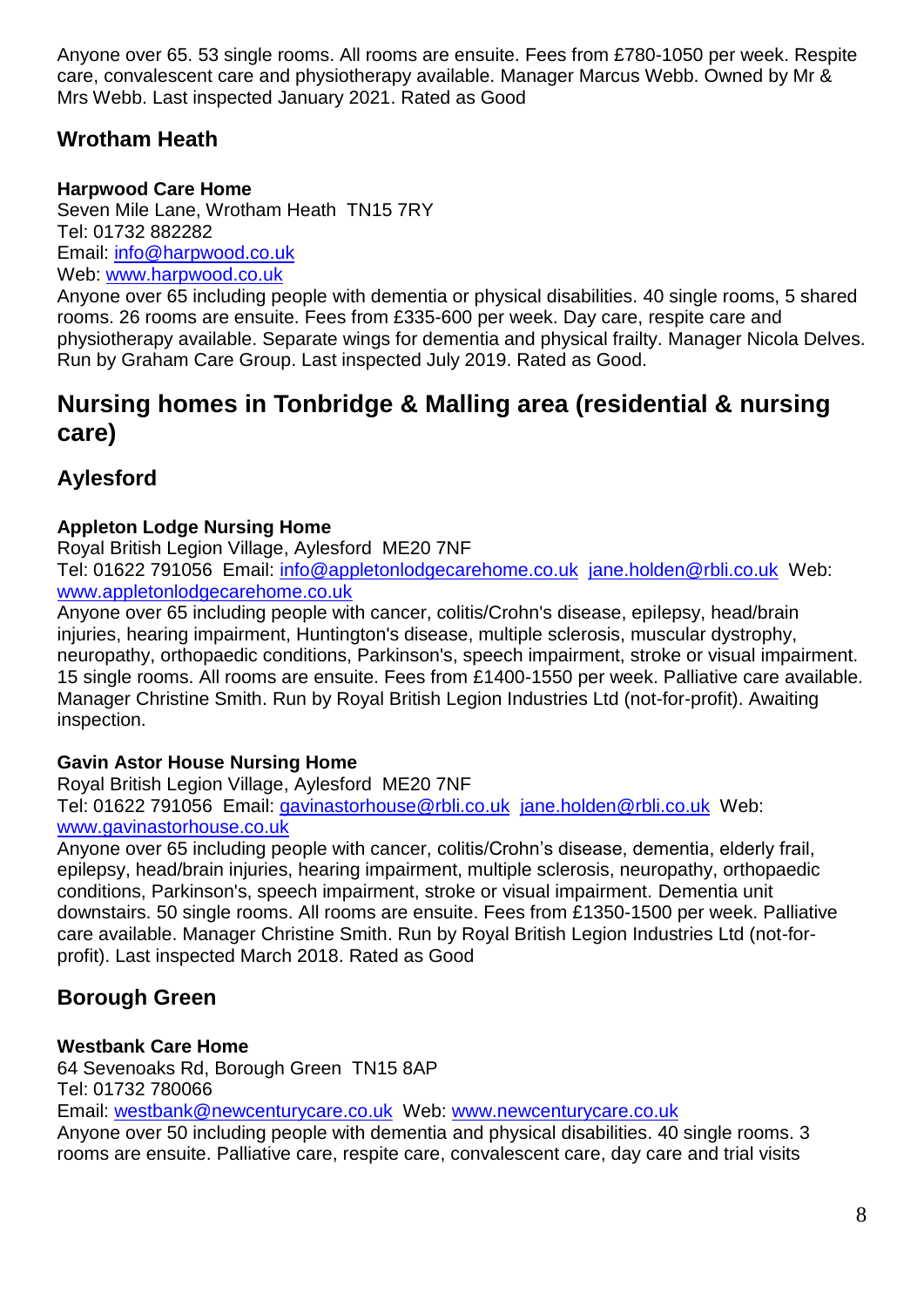# <span id="page-8-0"></span>**Tonbridge (and Southborough)**

### **Barnes Lodge Care Home**

Tudeley Lane, Tonbridge TN11 0QJ Tel: 01732 369171, 01634 729163 Email: [barnes.lodge@rapporthc.co.uk](mailto:barnes.lodge@rapporthc.co.uk) Web: [www.rapporthousingandcare.co.uk](http://www.rapporthousingandcare.co.uk/)

Anyone over 65 including people with dementia, mental health conditions, physical disabilities or sensory impairment. 101 single rooms. All rooms are ensuite. Fees from £1120 per week. Palliative care and respite care available. Opened March 2017 replacing Woodgate care home next door. Manager Nicky Pett. Run by Rapport Housing & Care (not-for-profit). Last inspected December 2020. Rated as Good

### **Fountains Lodge Care Home**

13-17 London Rd, Southborough TN4 0RJ Tel: 01892 886238/682290, 0808 159 7609, 0808 250 9429 Email: [louise.eastwood@bupa.com](mailto:louise.eastwood@bupa.com) Web: [www.bupa.co.uk](http://www.bupa.co.uk/)

Any age including people with dementia, Parkinson's, stroke, other physical disabilities or sensory impairment. 74 single rooms. All rooms are ensuite. Palliative care and respite care available. Manager Louise Eastwood. Run by BUPA Care Homes (ANS) Ltd. Last inspected June 2019. Rated as Good

#### **Hollies Rest Home**

14-16 Park Rd, Southborough TN4 0NX Tel: 01892 535346 Including people with dementia, physical disabilities or sensory impairment. Last inspected February 2020. Rated as Good.

### **Tonbridge House Care Home**

36 Quarry Hill Rd, Tonbridge TN9 2RS Tel: 01732 497590, 497596

Web: [www.porthaven.co.uk](http://www.porthaven.co.uk/)

Anyone over 50 including people with cancer, dementia, Huntington's disease, motor neurone disease, multiple sclerosis, Parkinson's or stroke. Separate dementia care unit. 63 single rooms. All rooms are ensuite. Palliative care, respite care, convalescent care and physiotherapy available Manager Karen Pain. Run by Porthaven Care Homes Ltd. Last inspected March 2021. Rated as Good.

# <span id="page-8-1"></span>**Wouldham**

### **Winchester House Care Centre**

180 Wouldham Rd, Wouldham near Rochester ME1 3TR

Tel: 01634 685001 Email: [liza.burchell@barchester.com](mailto:liza.burchell@barchester.com) Web: www.barchester.com Anyone over 18 including people with cancer, cerebral palsy, challenging behaviour, colitis/Crohn's disease, dementia, Down's syndrome, epilepsy, head/brain injuries, Huntington's disease, learning disabilities, motor neurone disease, multiple sclerosis, muscular dystrophy, neuropathy, orthopaedic conditions, Parkinson's , Prader-Willi syndrome, stroke or visual impairment. Separate dementia care unit. 123 single rooms. 119 rooms are ensuite. Respite care, convalescent care and physiotherapy available. Manager Liza Burchell. Run by Barchester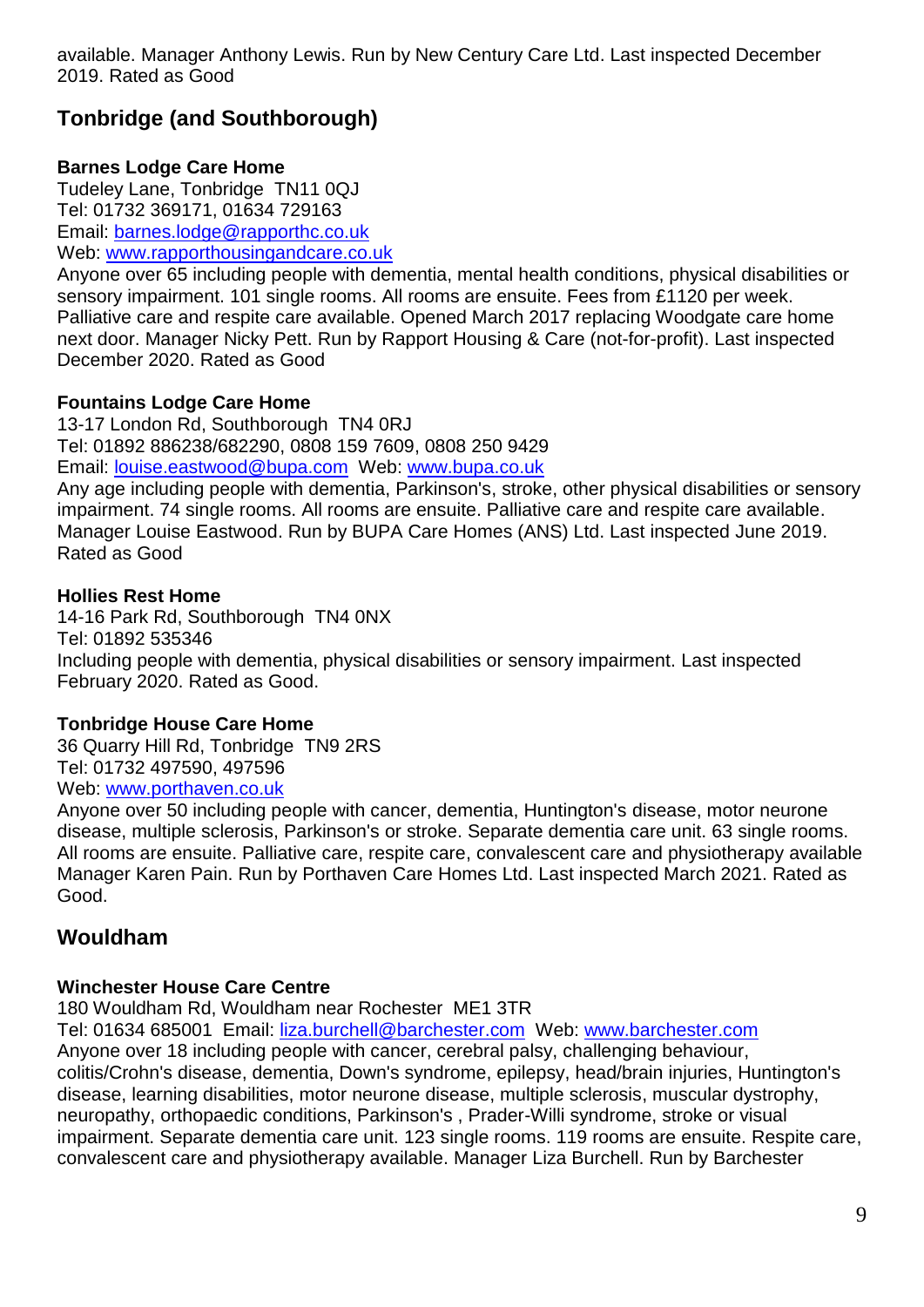Healthcare Homes Ltd. Last inspected November 2019. Rated as Requires Improvement. Awaiting re-inspection.

# <span id="page-9-0"></span>**Getting other people to pay for care**

# <span id="page-9-1"></span>**Who pays if you are only staying temporarily in a care home?**

- If you have been in hospital (or had a fall) and are sent to a care home temporarily for rehabilitation or therapy, the NHS may pay for up to 6 weeks
- If you have gone into a care home for a break (respite care) then you will be expected to pay
- If you cannot afford to pay for respite care, contact Turn2Us on 0808 802 2000 Web: www.turn2us.org.uk

# <span id="page-9-2"></span>**Will the local authority pay anything towards the fees?**

Currently if you have more than £23,250 in savings you will be expected to pay all of your fees. If you have less than £23,250 in savings, Kent County Council Social Services will pay a small amount towards your care. If you are moving into a care home, this may be only about £374 per week in a residential home (or about £505 per week in a nursing home). This is subject to full assessment and providing that you meet all their criteria. That means them assessing whether you can manage at home with visits from carers or need to move into a residential or nursing home. It also means them assessing your income and savings to see if they should be making a financial contribution.

If you need financial assistance from Social Services or are likely to ever need financial assistance in future, you should talk to them before choosing a care home and ask them for a free care needs assessment of what support you might need. This will tell you what kind of care they think you need (residential or nursing) and what they would normally pay towards it. You can ring Social Services on 03000 416161. [www.kent.gov.uk/careservices](http://www.kent.gov.uk/careservices)

# <span id="page-9-3"></span>**When does the NHS pay the nursing costs?**

If you are in a nursing home and have relatively straightforward nursing needs then the NHS will also pay a small contribution directly to the care home. This is called NHS-funded Nursing Care and is about £158 per week. You should make sure the nursing home are arranging this.

# <span id="page-9-4"></span>**When does the NHS pay all the care costs?**

In certain circumstances if it is agreed that you have complex nursing needs then you may be eligible to apply for NHS Continuing Healthcare funding where the NHS will pay all your care costs. An example might be if your condition is volatile requiring intensive nursing or the attention of a doctor rather than simply help with washing, dressing and eating. You should be assessed to see if you meet the NHS Continuing Healthcare criteria while you are still in hospital. If you have not been assessed, you can ask the nursing home (or GP or social worker) to arrange an NHS Continuing Healthcare assessment for you. You can find out if you are likely to be eligible by reading an Age UK factsheet on NHS Continuing Healthcare and NHS-funded Nursing Care: <http://www.ageuk.org.uk/publications/health-and-wellbeing-publications/>

or phoning Age UK on 01732 454108 and asking for information on NHS Continuing Healthcare.

If you have had a compulsory stay in hospital for mental health treatment, contact MIND for details of who pays for care afterwards. Tel: 0300 123 3393 Web: www.mind.org.uk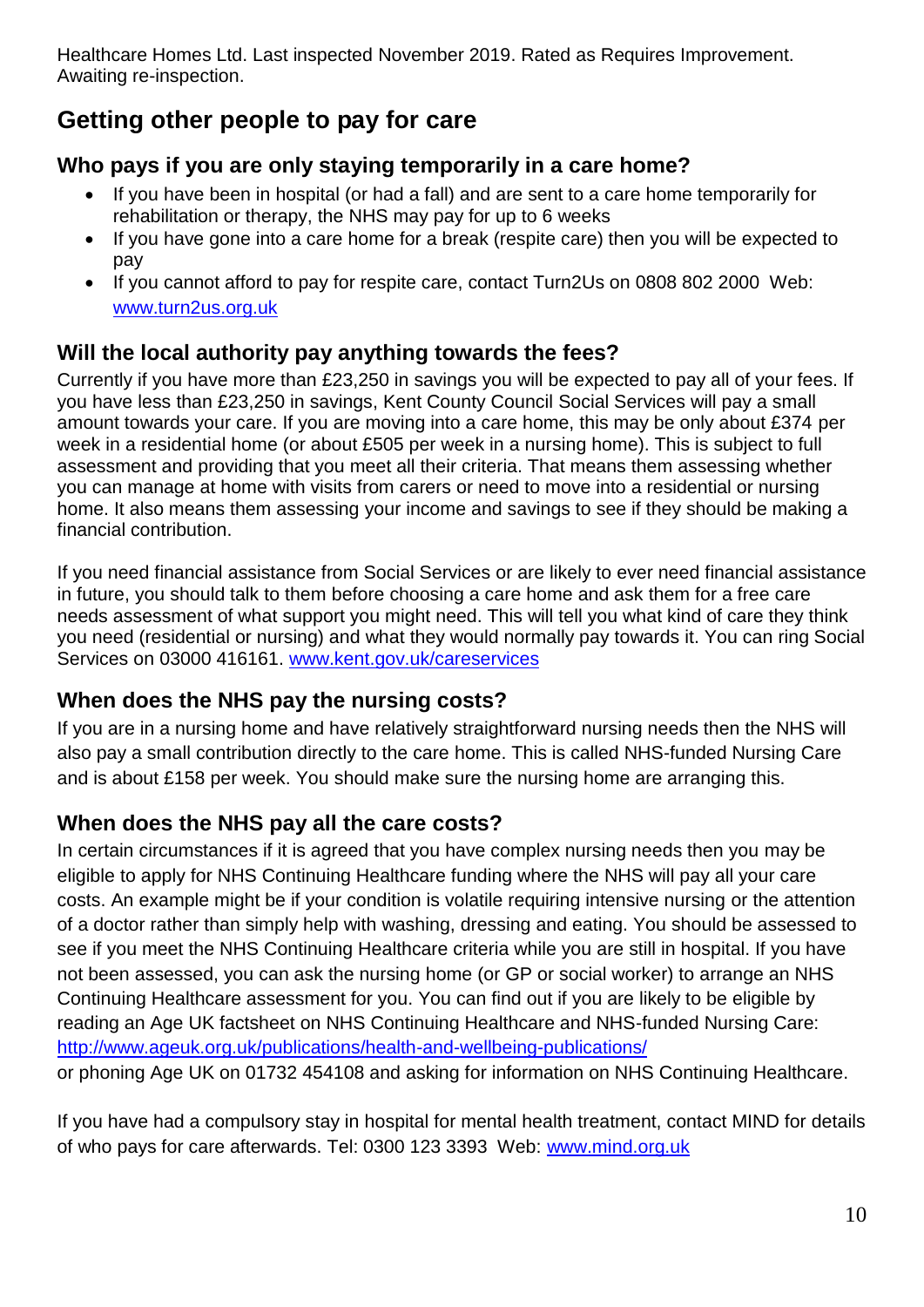# <span id="page-10-0"></span>**Can the local authority insist on a cheaper care home?**

West Kent is an expensive area with some care homes charging up to £1500 per week so there is a big gap between what Social Services will contribute and what care homes charge. However Social Services will negotiate with care homes to come to an agreement; this may involve the care home charging less or Social Services paying more. Social Services may put you under pressure to move to a care home a long way away such as on the Kent coast; if this is difficult for your family or friends to visit, you need to make this clear and dig your heels in. They are not obliged to accommodate your wishes but they do have to take into account your wellbeing and this includes your family or friends being able to visit.

# <span id="page-10-1"></span>**How does the local authority calculate your income and savings?**

- State pensions
	- o Your state pension is included
	- o If you are a couple, your partner's state pension is not included
- Benefits are included
	- o Your disability benefits (such as Attendance Allowance) are normally only included for the first few weeks
	- o After disability benefits stop, they will not be included and your financial assessment will be revised (more information below)
- Pension Credit. Guarantee Credit is included
	- $\circ$  If you are a couple and only one of you is moving into a care home, they will need to recalculate each partner's entitlement to Pension Credit separately now you are no longer going to be living together
	- $\circ$  If you are still entitled to Pension Credit they will include this
- Private or occupational pensions (or income from a retirement annuities) is included
	- $\circ$  If you have a partner who continues to live at home, they can only take into account half of your private or occupational pensions or your retirement annuities (if you choose to give half of it to your partner)
	- $\circ$  If you have a partner who continues to live at home, they cannot take into account your partner's private or occupational pensions
- Savings
	- $\circ$  If you have between £14,250 and £23,250 in savings, they will treat you as having income of £1 for every £250 of savings between these limits (or part thereof)
	- $\circ$  If you have less than £14,250, your savings are ignored
	- $\circ$  If you are a couple your savings will be divided down the middle unless they clearly only belong to one person. Therefore they can only take 50% of your joint savings into account
	- $\circ$  If you are not immediately going into a home, it may make sense to set up separate bank accounts if you have a joint account so that your circumstances are clearer
- Your home
	- $\circ$  If you own your home, the value of your home is included. Normally you will be expected to sell it which will increase your savings
	- $\circ$  If you are a couple, the value of your home cannot be included as long as your partner still lives there. This may also apply if another elderly or disabled relative or a carer or a child lives there and has nowhere else to live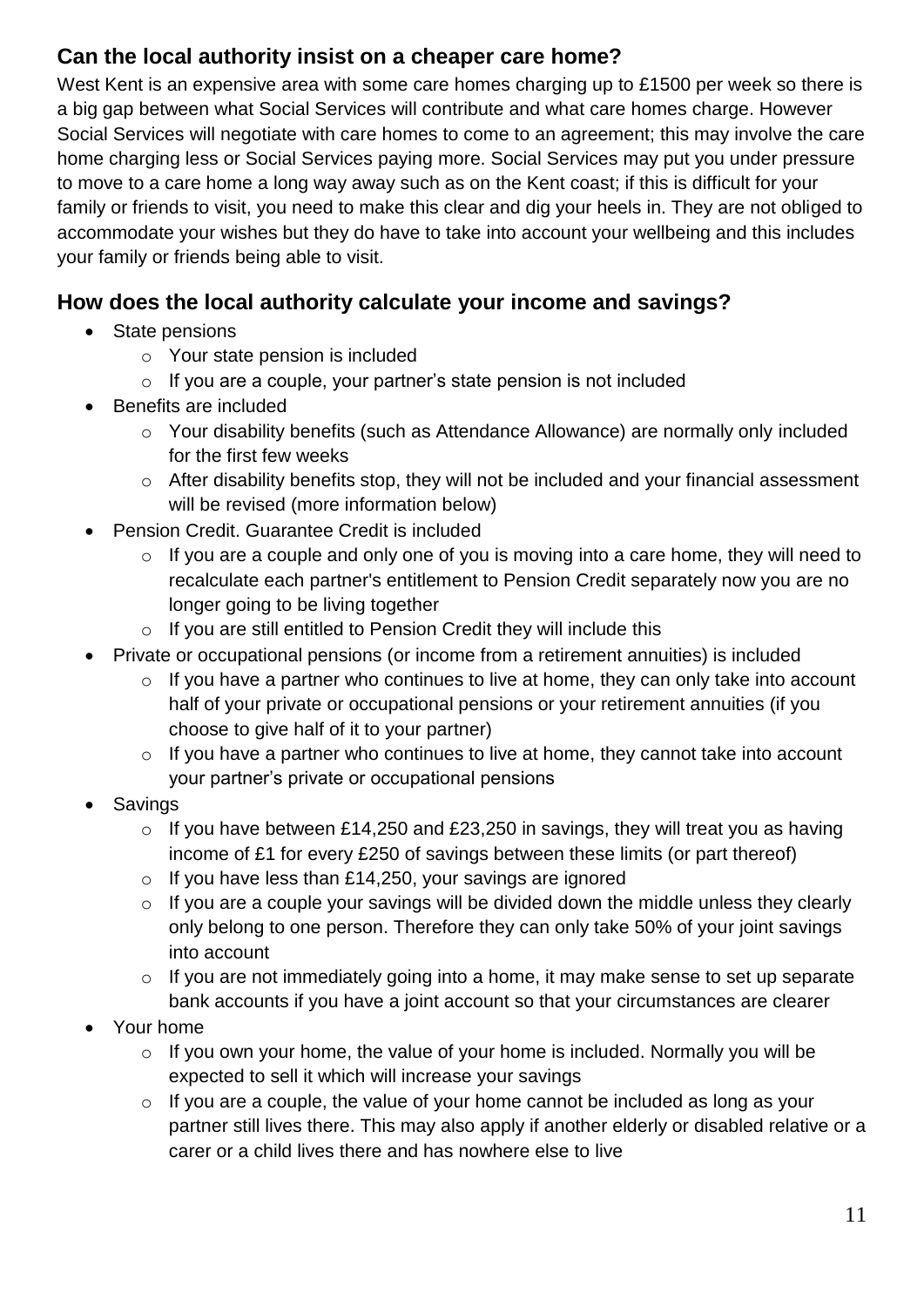# <span id="page-11-0"></span>**How does the local authority work out who pays what?**

- Once the local authority have added all your weekly income together and taken your savings into account, they subtract £24.90 per week which is your Personal Expenses Allowance. This is "spending money" you are allowed to keep
- If you get Pension Credit Savings Credit, this will be added to the amount you are allowed to keep
- The amount you have to contribute is your income less your Personal Expenses Allowance
- The balance is paid by the local authority providing they agree you are in a suitable care home i.e. it meets your needs, is within their price range and will agree to take you with help from the council. This may require the care home and local authority to negotiate over how much the care home will charge

# <span id="page-11-1"></span>**Paying for care yourself**

# <span id="page-11-2"></span>**Getting information**

First of all it may be worth looking at some information. Age UK produce publications on:

- paying for care in a care home if you have a partner
- paying for permanent residential care
- paying for temporary care in a care home
- treatment of property in the means test

<http://www.ageuk.org.uk/publications/home-and-care-publications-/>

Independent Age also produce a publication on Choosing a Care Home which explains care home fees and what you should be paying. You can get it from them on 0800 319 6789 [www.independentage.org](http://www.independentage.org/)

# <span id="page-11-3"></span>**What happens if you can't or don't want to sell your home?**

- If you are trying to sell your home, you may be able to get temporary help with care fees for 12 weeks (a property disregard). You do not have to pay the local authority back. If you have been living in a care home temporarily, you are given 12 weeks from the date you become a permanent resident
- If you cannot sell your home within 12 weeks or choose not to sell your home, you may be able to get temporary help for longer (a deferred payments agreement). This is an interestfree loan at the discretion of the local authority. They carry out a valuation of your home and your share in it. You must be the beneficial owner, not just the legal owner of your home. This means you must have paid towards buying it or paying off a mortgage or for repairs or alterations or extending the lease. The debt accumulates and you have to pay back any care fees to the local authority when you sell your home (or die and your home has to be sold by your family)
- You could consider renting your home but will be taxed on this
- You cannot give your home to your family to avoid care fees as it will be considered "deprivation of assets" and the local authority will treat you as if you still owned it

# <span id="page-11-4"></span>**Fees in advance, deposits and "admin fees"**

Be careful. Care homes may charge a deposit and fees in advance. This can run into hundreds of pounds. Some homes may charge an "admin fee" which can mean that the initial cost runs into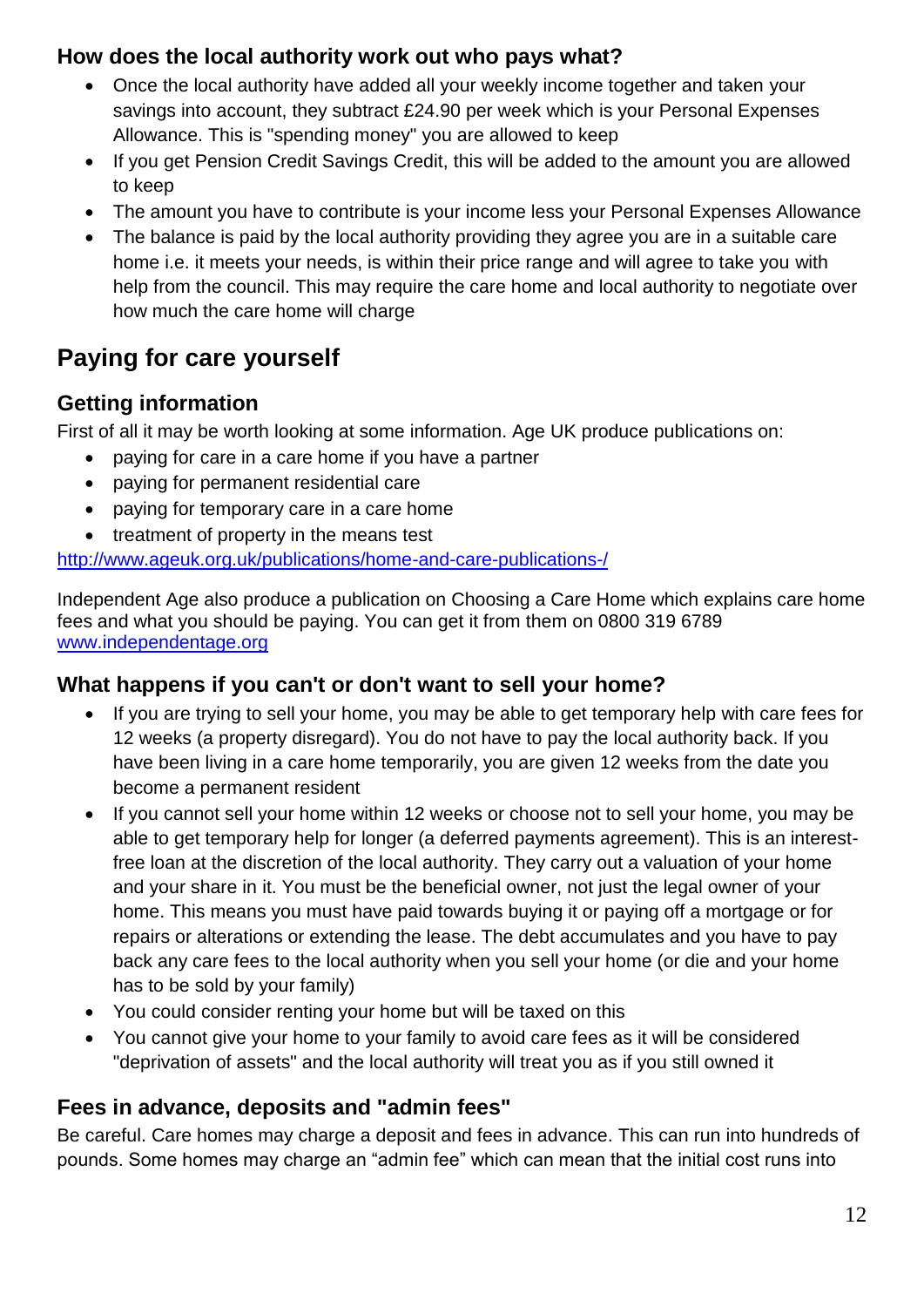thousands of pounds. You need to check if any of this is refundable. If you think your contract is unfair, talk to a solicitor or Citizens' Advice.

# <span id="page-12-0"></span>**Topping up care fees (Third Party Payments)**

- Your family may be asked by the care home (or even the local authority) if they can top-up the care fees to bridge the gap. They should seek independent financial advice before agreeing to this
- If they can afford to top-up it is likely to give you more choice but bear in mind that care home fees increase every year (unlike the local authority contribution) so top-ups will also increase (on average, allow 5% per year)
- Also look carefully at any clauses in your contract with the care home that enable them to put up fees following refurbishment or in line with inflation
- If they agree a top-up but can no longer afford it, you may have to move to a cheaper care home
- If your family cannot afford to top-up, you are not obliged to agree
- You cannot pay your own top-up fees out of your savings unless you have a 12-week property disregard or deferred payments agreement
- Any top-up agreements should involve the local authority, care home and your family so that when the local authority signs a contract with the care home they either pay it all themselves then invoice your family for their part or they pay only their contribution and the care home invoices your family for their part
- Very occasionally, SSAFA (for people who served in the armed forces) or another charity may agree to top-up care fees for you. Contact Turn2Us Tel: 0808 802 2000 Web: www.turn2us.org.uk

# <span id="page-12-1"></span>**Working out how much you might have to pay**

If you are self-funding you need to consider:

- increasing care fees (5% per year on average)
- needing more nursing care if your health declines
- living longer than you expect
- the average amount spent is at least £60,000

You can work out how much you are likely to pay using online calculators such as:

- Paying for Care Web: www.payingforcare.org
- Find Me Good Care Web: www.findmegoodcare.co.uk
- Valuing Care Tel: 01273 757233 Web: www.valuingcarefm.com

Valuing Care can also help you negotiate care fees with care homes

# <span id="page-12-2"></span>**Making your savings go further**

You can make your savings go further by making sure they are spread where there are highest interest rates or by buying specific products such as:

- annuities
- long-term care insurance
- an Immediate Need Care Fee Payment Plan. You pay a specific lump sum which ensures your care fees are paid for the rest of your life based on your life expectancy. If you die earlier your family don't get any money back unless you have paid extra upfront to do so

These products vary so you should shop around.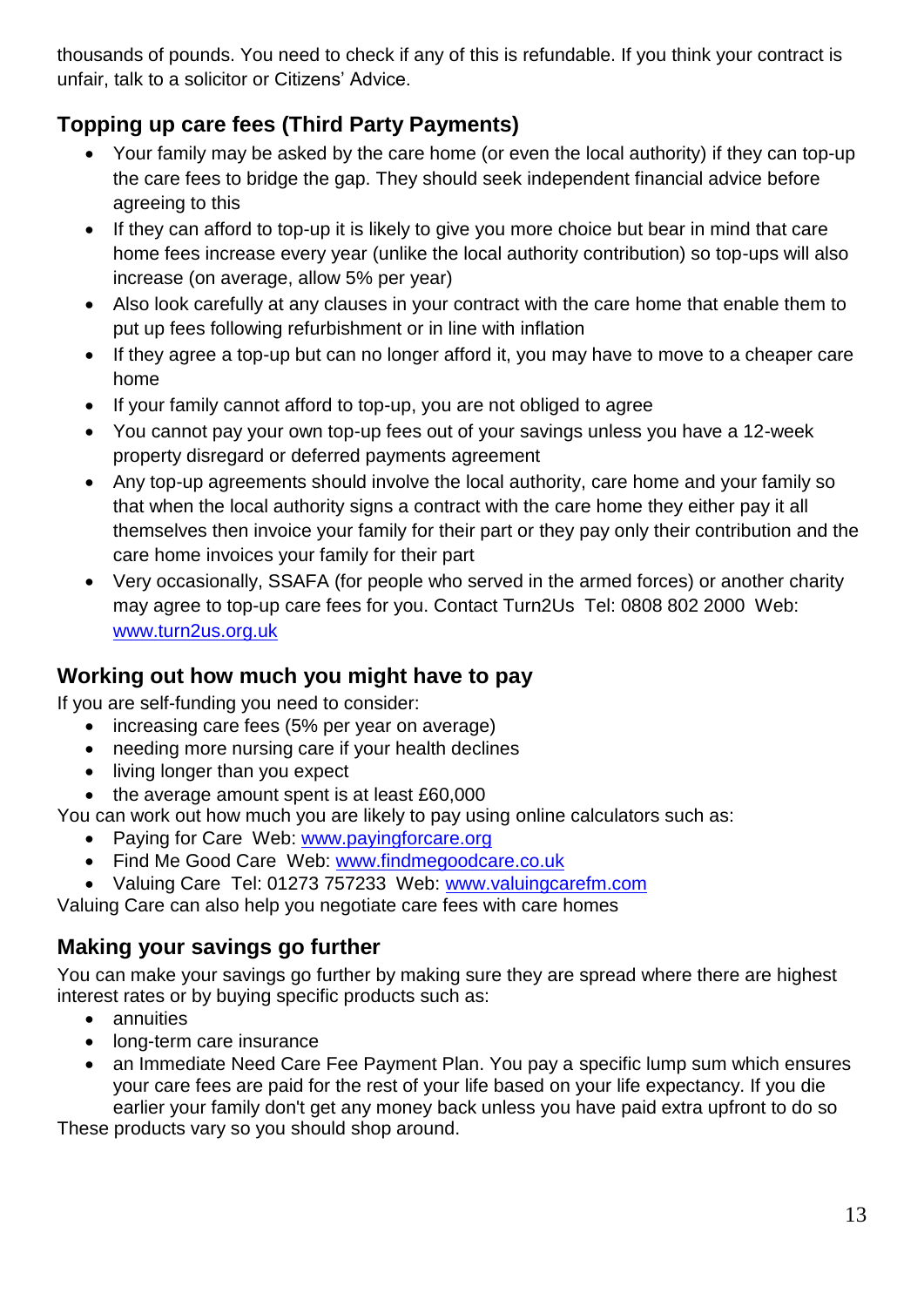It may be worth you contacting Care Funding Guidance. Tel: 0800 055 6225 Email:

#### [info@carefundingguidance.org](mailto:info@carefundingguidance.org) Web: [www.carefundingguidance.org](http://www.carefundingguidance.org/)

They are not regulated financial advisers but can give you free information on the pro's and con's of different ways of investing your assets. You can do this by keeping your home:

- Deferred Payment Schemes
- Renting your home out (you will be taxed on this)
- Equity Release

Or selling your home:

- Putting the money in the bank
- Investing to create income
- Buying a Care Fee Annuity

# <span id="page-13-0"></span>**Getting financial advice**

It may also be worth getting independent financial advice. Age UK cannot make recommendations for financial advisers.

Some advisers specialise in helping older people. Many of them are members of SOLLA (Society of Later Life Advisers), PO Box 590, Sittingbourne ME10 9EW Tel: 0333 202 0454 Email: [admin@societyoflaterlifeadvisers.co.uk](mailto:admin@societyoflaterlifeadvisers.co.uk) Web: [www.societyoflaterlifeadvisers.co.uk](http://www.societyoflaterlifeadvisers.co.uk/) The first hour of advice is usually free.

You can check if the following advisers are members of SOLLA by searching the "Find an Adviser" page on their website at: [www.societyoflaterlifeadvisers.co.uk/find-an-adviser](http://www.societyoflaterlifeadvisers.co.uk/find-an-adviser)

#### **Local independent financial advisers:**

- LEBC, 26 Kings Hill Avenue, Kings Hill ME19 4AE. Contact Natasha Etherton Tel: 0333 136 2262, 07816 333194 Web: [www.lebc-group.com](http://www.lebc-group.com/)
- Goodman Chartered Financial Planners, 7 Vale Avenue, Tunbridge Wells TN1 1DJ. Contact Andy Kirk or Neil Whitaker Tel: 01892 500616, 500607 Web: [www.goodmanifa.co.uk](http://www.goodmanifa.co.uk/)
- Panoramic Wealth Management Ltd, 16 Lonsdale Gardens, Tunbridge Wells TN1 1NU. Contact Gary Jefferies Tel: 01892 559555, 07860 801999 Web: [www.panoramicwealth.co.uk](http://www.panoramicwealth.co.uk/)
- Autumn Financial Planning, Pantiles Chambers, High St, Tunbridge Wells TN1 1XP. Contact Kieron Robertson Tel: 01892 506928, 07840 245968 Web: [www.autumnfinancialplanning.com](http://www.autumnfinancialplanning.com/)

#### **Local restricted financial advisers:**

- Grovewood Wealth Management Ltd, Unit B8, Speldhurst Business Park, Langton Rd, Langton Green TN3 0AQ. Contact Lynne Gadsden Tel: 01892 750750, 07801 973338 Web: [www.grovewoodwealth.co.uk](http://www.grovewoodwealth.co.uk/)
- St James's Place Wealth Management, 31 Alton Avenue, Kings Hill ME19 4ND. Contact Stephen Gill Tel: 07775 424107 Web: [www.sjpp.co.uk/stephengill](http://www.sjpp.co.uk/stephengill)
- St James's Place Wealth Management, 209 Discovery Drive, Kings Hill ME19 4GS. Contact Kevin Hepworth Tel: 07957 217352 Web: [www.kevinhepworth.co.uk](http://www.kevinhepworth.co.uk/)

To find other Independent Financial Advisers, contact the Money & Pensions Service. Tel: 0800 011 3797 Web: [www.moneyhelper.org.uk](http://www.moneyhelper.org.uk/)

Other people offering financial advice on care fees include:

- Saga. Tel: 0800 096 8703 Web: www.saga.co.uk
- Paying for Care Web: [www.payingforcare.org](http://www.payingforcare.org/)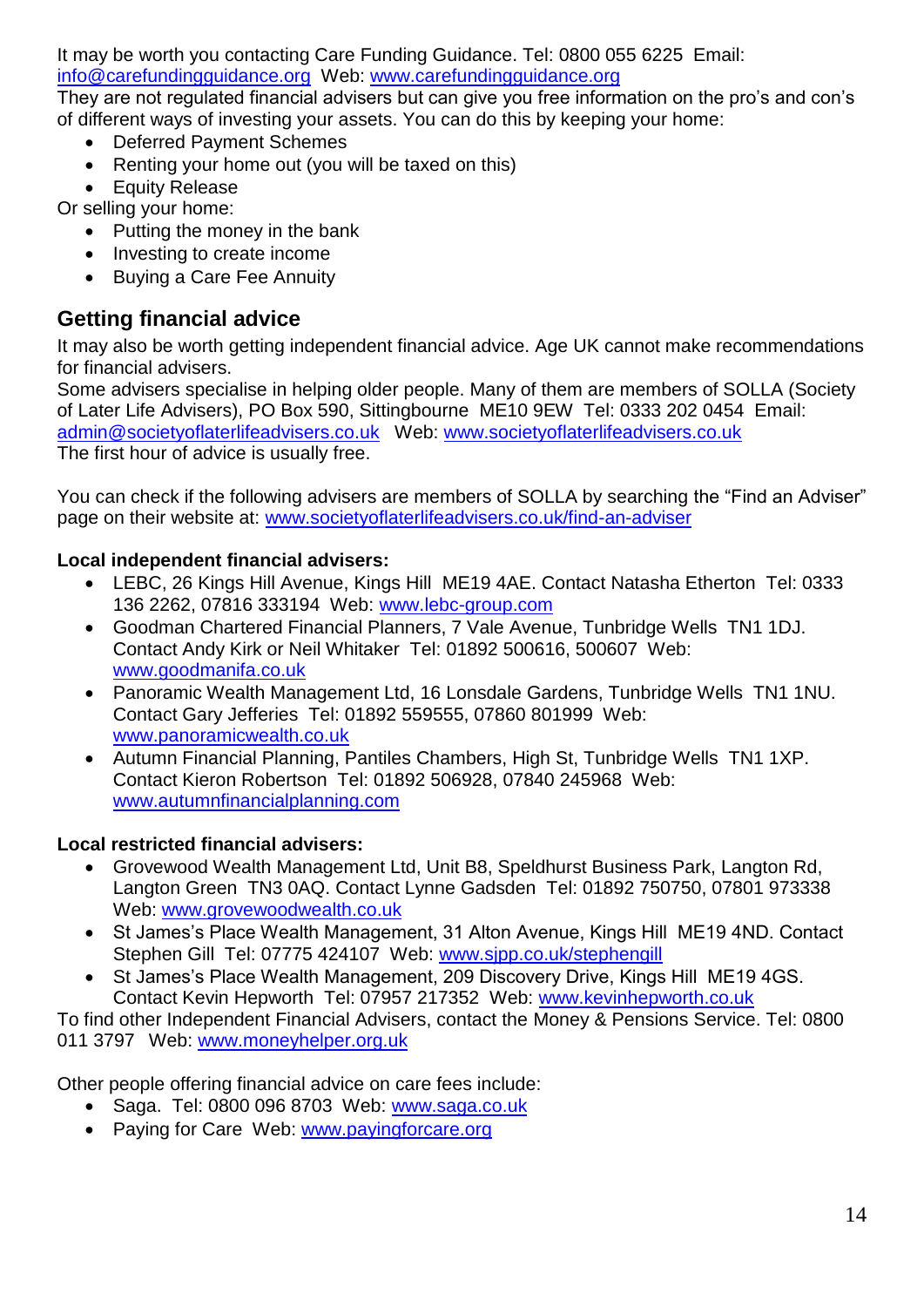# <span id="page-14-0"></span>**Equity Release**

- You should first ask Age UK to check you are getting all the benefits you are entitled to.
- You can get an information guide and factsheet on equity release plans by ringing Age UK Tel: 0800 169 6565.
- Equity release has advantages and disadvantages. You are advised to seek legal and financial advice before taking out an equity release plan.
- Age UK offers equity release. You can find out more by phoning 01634 578085.
- However it may be worth shopping around. You can get details of other equity release schemes from the Equity Release Council on 0844 669 7085 [www.equityreleasecouncil.com](http://www.equityreleasecouncil.com/)

# <span id="page-14-1"></span>**What happens with disability benefits?**

- If the local authority are contributing towards your care fees and you receive Attendance Allowance you must inform DWP and it will stop after 28 days. It may stop sooner if you have been in hospital or in a care home temporarily where the NHS or local authority has been paying for your care. The local authority can include your Attendance Allowance as income in your financial assessment while you are still receiving it but cannot include it as income once you stop receiving it
- If the local authority are contributing towards your care fees and you receive Personal Independence Payment (or Disability Living Allowance) you must inform DWP and it will stop (but you can continue to receive the mobility component if you get it). Otherwise the rules are the same as for Attendance Allowance above
- If the local authority are only contributing temporarily while you sell your home (12-week property disregard) then you can ask DWP to re-start any suspended disability benefits when you become self-funding
- If you are self-funding (or have a deferred payments agreement), you can continue to receive disability benefits but you must inform DWP
- If you are self-funding and on the lower rate, you should apply to DWP for the higher rate
- If you are self-funding and not on disability benefits at all, you should claim it from DWP

# <span id="page-14-2"></span>**Help visiting care homes**

If you need help visiting someone in a care home then transport schemes may be able to help. They are listed in Age UK's local information pack on Transport, Travel & Leisure Tel: 01732 366100 for a copy

# <span id="page-14-3"></span>**Abuse**

### **Types of abuse**

- **Physical abuse** eg hitting, slapping, pushing, restraining without justifiable reasons, deprivation of food, clothing, heating and health care.
- **Domestic abuse** eg violence between partners, former partners or by a family member. It can include rape, "honour" based violence, forced marriages and female genital mutilation.
- **Sexual abuse** eg any sexual activity which a vulnerable adult has not consented to, cannot consent to or has been pressured into as well as sexual comments, sexual innuendo, inappropriate touching or pornography.
- **Psychological abuse** eg verbal abuse, controlling or coercion, humiliation or ridicule, threats about family, pets or anything else, isolation or withdrawal, deliberate denial of religious or cultural needs, carers patronising older people.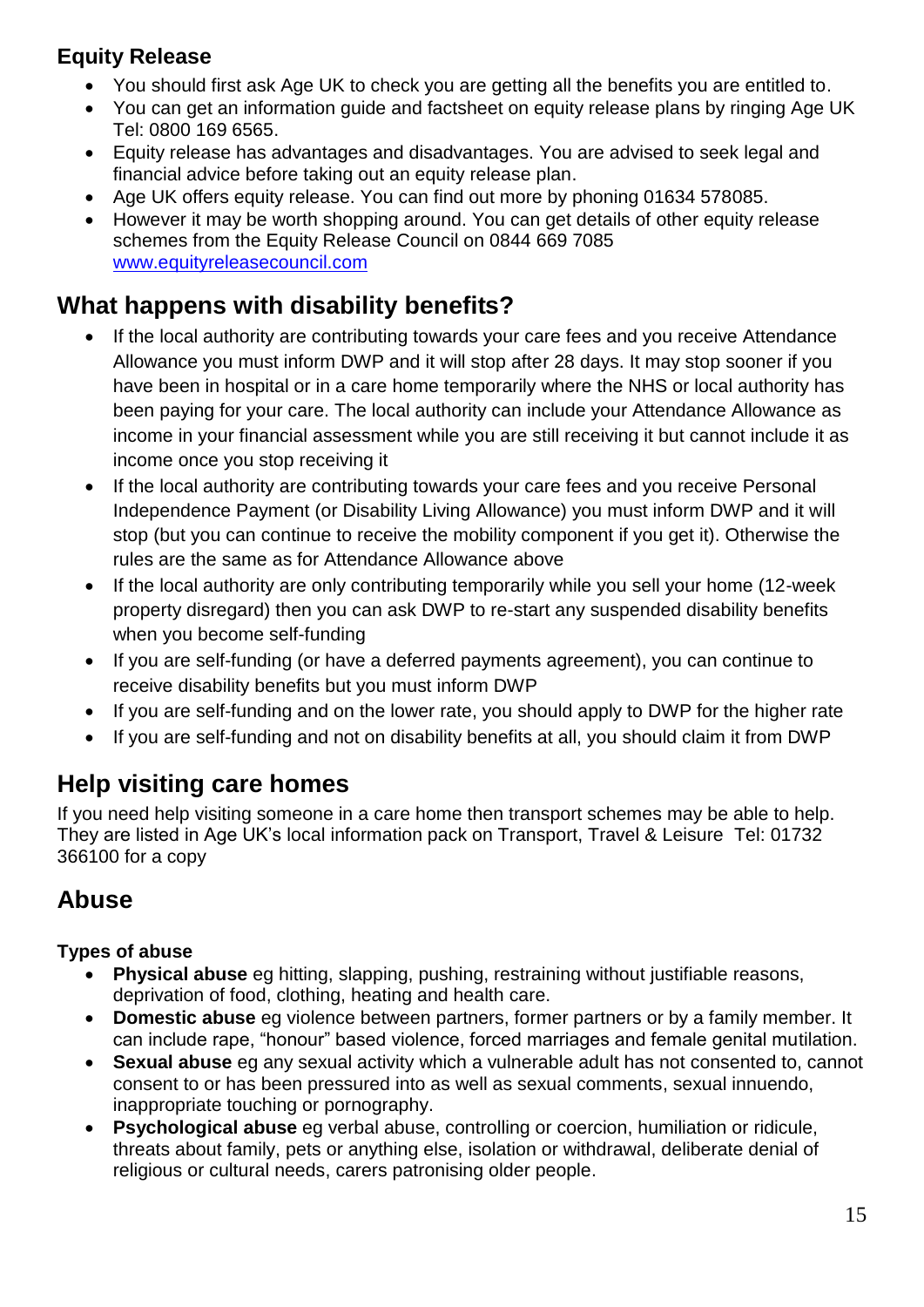- **Modern slavery** eg human trafficking, forced labour or domestic servitude.
- **Financial or material abuse** eg theft, fraud, exploitation, control of money or withholding it, goods or services bought without consent, misuse of loyalty cards by carers.
- **Neglect or acts of omission** eg hot meals delivered very late or at irregular times, unacceptably late or early bedtimes, inadequate help with eating and drinking, neglect of vital tasks such as washing or dressing because of lack of time, misuse of medication, carers talking over older people.
- **Discriminatory abuse** eg discrimination on grounds of sex, race, colour, language, culture, religion, politics, sexual orientation, disability or age.
- **Self-neglect** eg behaviour such as not eating, dirty clothes, lack of personal hygiene, hoarding.
- **Organisational abuse** eg one-off incidents or ongoing ill-treatment or neglect. All of the above can happen in an organisational setting.

### **What can you do to protect yourself and/or others from abuse?**

- With each kind of abuse, neglect, undue pressure or assault, there is often someone who knows it is happening or suspects that something is wrong.
- Please contact one of the following to report abuse or seek advice if you feel you are being abused, or think somebody is at risk of harm or abuse. You can ask someone you trust to help you.
- If possible, let the person who is being abused know help is available and include them in the decision to seek help.

### **Domestic Abuse Volunteer Support Services (DAVSS).**

PO Box 530, Tunbridge Wells TN2 9TB Tel: 01892 570538 (Helpline open Monday to Friday 10am to 1pm; can leave a message at other times) Email: office@davss.org.uk Web: www.davss.org.uk

This is the local helpline for men and women who are experiencing physical, sexual, emotional or financial abuse from current or former partners or other family members.

### **Other local advice**

- **Choices**. Tel: 0800 917 9948. Email: [info@choicesdaservice.org.uk](mailto:info@choicesdaservice.org.uk) Web: [www.choicesdaservice.org.uk](http://www.choicesdaservice.org.uk/) For men, women and children experiencing domestic abuse.
- **Domestic Abuse Support Services in Kent & Medway**. Tel: 0808 168 9276. Web: [www.domesticabuseservices.org.uk](http://www.domesticabuseservices.org.uk/) Safe refuge accommodation, therapy programmes, adaptations to make your home safer, support with court proceedings and emergency welfare assistance
- **Dove Project**. Tel: 01702 300006. Refuge spaces in the South East
- **Family Matters**. Tel: 01474 537392 Email: [admin@familymattersuk.org](mailto:admin@familymattersuk.org) Web: [www.familymattersuk.org](http://www.familymattersuk.org/) For survivors of sexual violence and rape.
- **Samaritans**. Tel: 01892 532323 (24 hours)
- **Social Services**. In an emergency call 03000 416161 and ask for the Safeguarding Unit. Outside office hours call 03000 419191
- **West Kent Police**. Tel: 101 but in an emergency always dial 999

### **National advice**

- **Action on Elder Abuse**. Tel: 0808 808 8141 Web: www.elderabuse.org.uk Confidential advice on reporting abuse
- **Age UK**. Tel: 0800 169 6565. We produce publications on safeguarding older people from abuse, deprivation of liberty safeguards, age discrimination, resolving problems and making complaints about NHS care.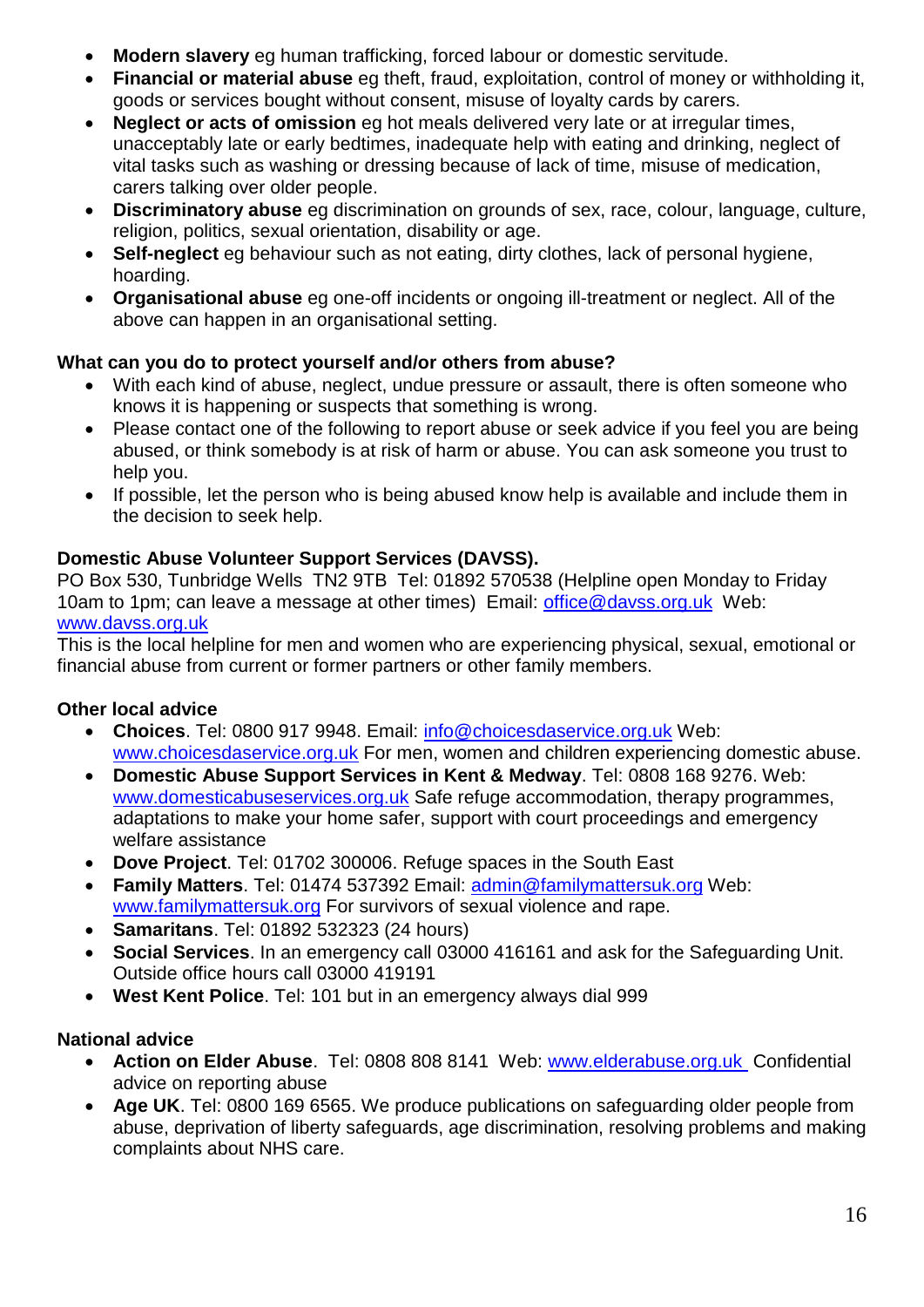- **Broken Rainbow**. Tel: 0300 999 5428 Web: www.brokenrainbow.org.uk Information and support for lesbian, gay, bisexual and transgender victims of domestic abuse.
- **BT Advice Line**. Tel: 0800 661441. For advice on malicious calls.
- **Childline**. Tel: 0800 1111. For anything to do with children.
- **DeafHope**. Tel: 07970 350366. Email: [info@signhealth.org.uk](mailto:info@signhealth.org.uk) Web: [www.signhealth.org.uk](http://www.signhealth.org.uk/) For deaf women.
- **Domestic Violence Intervention Project**. Tel: 020 7928 4620. Email: *info@dvip.org* Web: [www.dvip.org](http://www.dvip.org/)
- **Elder Abuse Response Helpline**. Tel: 0808 808 8141 Email: [enquiries@elderabuse.org.uk](mailto:enquiries@elderabuse.org.uk) Web: [www.elderabuse.org.uk](http://www.elderabuse.org.uk/) If you are concerned about the abuse of an older person.
- **Independent Age**. Tel: 0800 319 6789 Email: advice@independentage.org "Staying in control when you're older" explains how to avoid being mistreated and what to do if it happens.
- **LGBT Anti-Violence Helpline**. Tel: 020 7704 2040 Web: [www.galop.org.uk](http://www.galop.org.uk/) For LGBT+ people.
- **Men's Advice Line**. Tel: 0808 801 0327 Web: www.mensadviceline.org.uk Advice and support for men experiencing domestic abuse.
- **National Centre for Domestic Violence**. Tel: 0844 804 4999. For help getting an injunction.
- **National Domestic Violence Helpline**. Tel: 0808 200 0247 (24 hours) Web: [www.nationaldomesticviolencehelpline.org.uk](http://www.nationaldomesticviolencehelpline.org.uk/) For women and people calling on their behalf.
- **National LGBT Domestic Abuse Helpline**. Tel: 0800 999 5428, 0300 999 5428 Email: [help@galop.org.uk](mailto:help@galop.org.uk) Web: [www.galop.org.uk](http://www.galop.org.uk/) For LGBT+ people.
- **Protection Against Stalking**. Email: [support@protectionagainststalking.org](mailto:support@protectionagainststalking.org) Web: [www.protectionagainststalking.org](http://www.protectionagainststalking.org/)
- **Rape Crisis**. Tel: 0808 802 9999 Email: [hrcewinfo@rapecrisis.org.uk](mailto:hrcewinfo@rapecrisis.org.uk) Web: [www.rapecrisis.org.uk](http://www.rapecrisis.org.uk/) For women who have experienced any form of sexual violence.
- **RARA (Residents' and Relatives' Association)** Helpline: 020 7359 8136 Email: info@relres.org Web: www.relres.org Advice if you have concerns about care in a care home
- **Refuge**. Tel: 0808 200 0247 Web: [www.refuge.org.uk](http://www.refuge.org.uk/) Safe houses for women.
- **Respect**. Male victims helpline Tel: 0808 801 0327. Male perpetrators helpline Tel: 0808 802 4040 Web: www.respect.uk.net Work with male perpetrators and victims.
- **Shelter**. Tel: 0808 800 4444 Web: [www.shelter.org.uk](http://www.shelter.org.uk/) Can help if you are fleeing from violence or harassment.
- **Victim Support**. Tel: 01273 480130, 0845 303 0900 Web: [www.victimsupport.org.uk](http://www.victimsupport.org.uk/) Help for victims of crime or anyone else affected.
- **Women's Aid**. Tel: 0808 200 0247 Email: [helpline@womensaid.org.uk](mailto:helpline@womensaid.org.uk) Web: [www.womensaid.org.uk](http://www.womensaid.org.uk/) For women experiencing domestic abuse.

### **What happens if you report abuse to Social Services?**

- Every report of abuse is taken seriously.
- You will be listened to and asked to provide information about the situation.
- You will be encouraged to give your name to enable your concerns to be followed up.
- Professionals from the Safeguarding Team will make enquiries about the concerns. The person at risk will be contacted to involve them in the safeguarding process wherever possible, unless to do so may place them at further risk initially.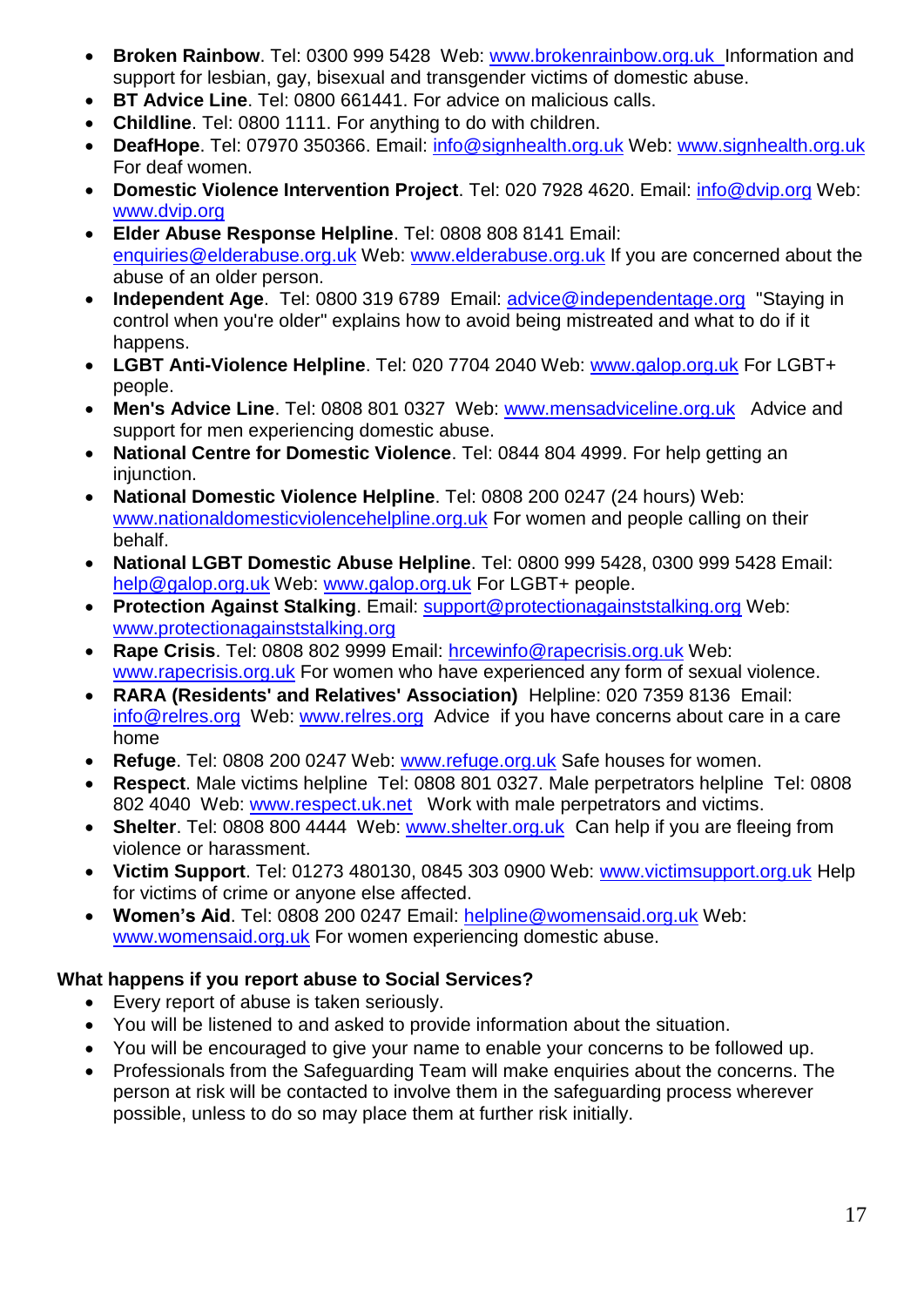# <span id="page-17-0"></span>**Live-in carers**

Live-in care is usually privately arranged by older people. You must have capacity to indicate what you want to do and that there is no coercion on the part of the family. In emotive, family-related, situations, input from local authority professionals such as social workers can sometimes be helpful to provide objective views about needs and the best ways to meet them.

#### <span id="page-17-1"></span>**Will the local authority pay?**

It can be difficult to obtain local authority funding support for the live-in care option. People sometimes have an unrealistic expectation that a local authority will provide "24-hour care" at home but the local authority recommends residential care in a care home instead. Given the financial situation local authorities are in at the moment, cost considerations are at the forefront of their thinking. However, this can never be the only consideration and all elements of the person's needs and wellbeing must be taken into account under the Care Act 2014.

Within this context, a local authority has a legal duty to assess, confirm eligibility and to decide how best to meet its legal duty to ensure eligible needs are met. It must take account of the views and wishes of the service user, but it does not have an absolute duty to meet them in all circumstances. It must show sufficient flexibility, consider all relevant facts and circumstances and not unjustifiably "fetter" its discretion. There may be specific arrangements, which support this option in a cost-effective way if it is what the service user wishes to do, which may be worth exploring.

However, the principle that the local authority can choose to provide the cheaper of two options as long as they both reasonably meet the eligible need has been the usual explanation for the care home recommendation over the, generally more expensive, live-in care option. This also links to local authority governance duties to spend public money appropriately and equality principles to generally treat people with similar presenting needs in a similar, impartial, manner.

### <span id="page-17-2"></span>**Is it cheaper or more expensive than care homes?**

Some agencies state that live-in care is cheaper than an equivalent "good quality" care home in some areas, particularly if a couple both require this type of support. If this is the case, there may be an argument to counter the cheaper reasonable option principle set out above.

### <span id="page-17-3"></span>**Concerns about live-in care arrangements**

Some concerns have been raised in the past regarding long-term live-in care arrangements in terms of: duties, relationships, work arrangements and dealing with developing levels of complexity and need. If you are privately arranging live-in care, it may be advisable to consider using registered agencies rather than lone, self-employed carers who would not be registered with or monitored by the Care Quality Commission. You should look at CQC inspection reports and ratings for care agencies offering live-in care.

### <span id="page-17-4"></span>**Using live-in carers to support family carers**

Where there is committed local family support, it may be possible to have a mixed care arrangement with family providing some input and paid carers providing others, on a weekly rota basis. This is sometimes what is negotiated following a local authority needs assessment where both day-time and night-time needs are identified and the person wishes or needs to remain at home and to not be placed in residential care. The assessor needs to look at the long-term available support and the level of needs at different times and agree a plan if this option is pursued. For example, at night a person may just need basic supervision or they may need regular intensive physical support, so a different level of care is needed.

You should look at the following Age UK factsheets: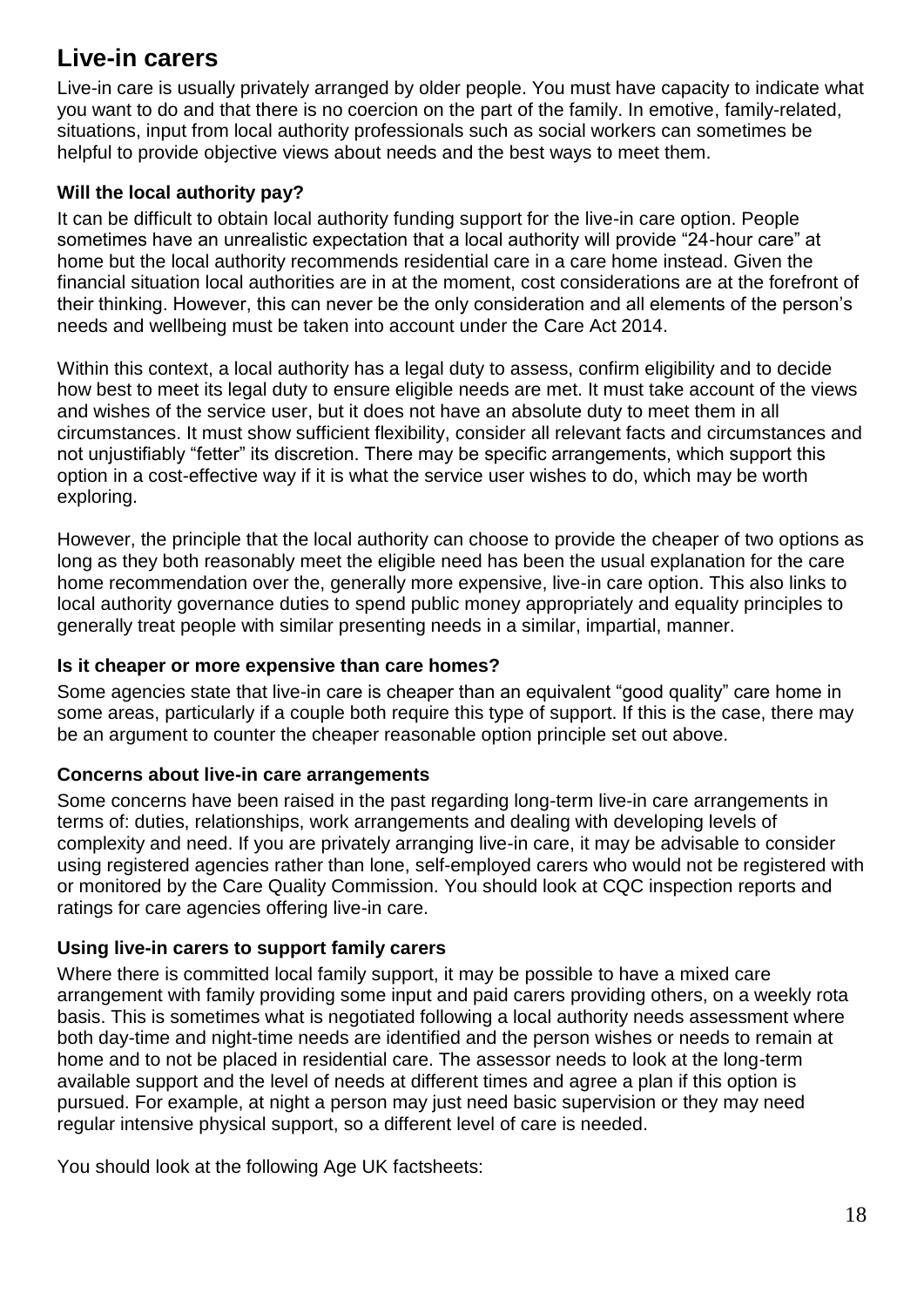- [How to get care and support](file:///E:/How%20to%20get%20care%20and%20support)
- **•** [Personal budgets and direct payments in social care](file:///E:/Personal%20budgets%20and%20direct%20payments%20in%20social%20care)
- [Paying for permanent residential care](file:///E:/Paying%20for%20permanent%20residential%20care)
- [Paying for care and support at home](file:///E:/Paying%20for%20care%20and%20support%20at%20home)